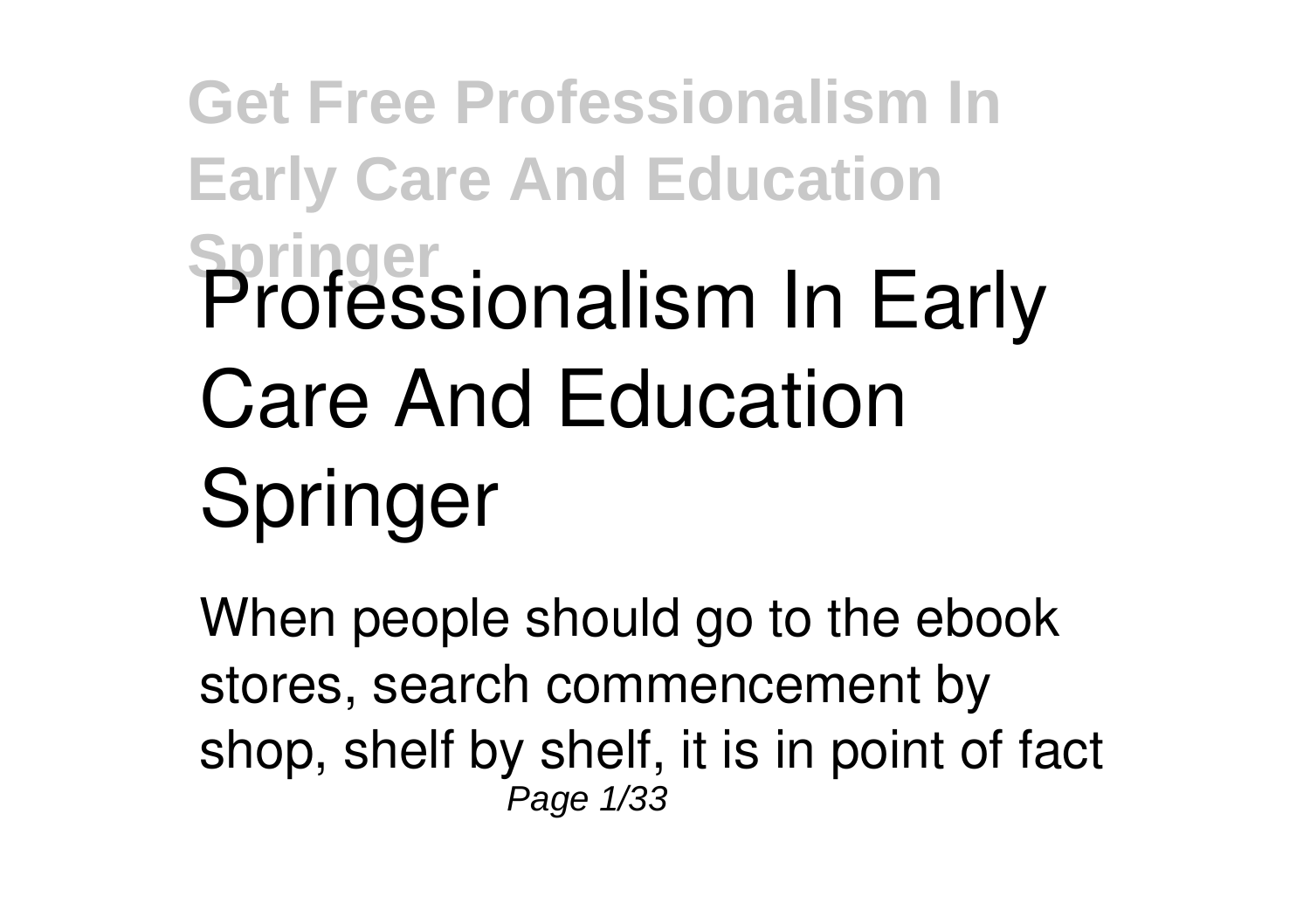**Get Free Professionalism In Early Care And Education Sproblematic.** This is why we offer the books compilations in this website. It will totally ease you to look guide **professionalism in early care and education springer** as you such as.

By searching the title, publisher, or authors of guide you really want, you Page 2/33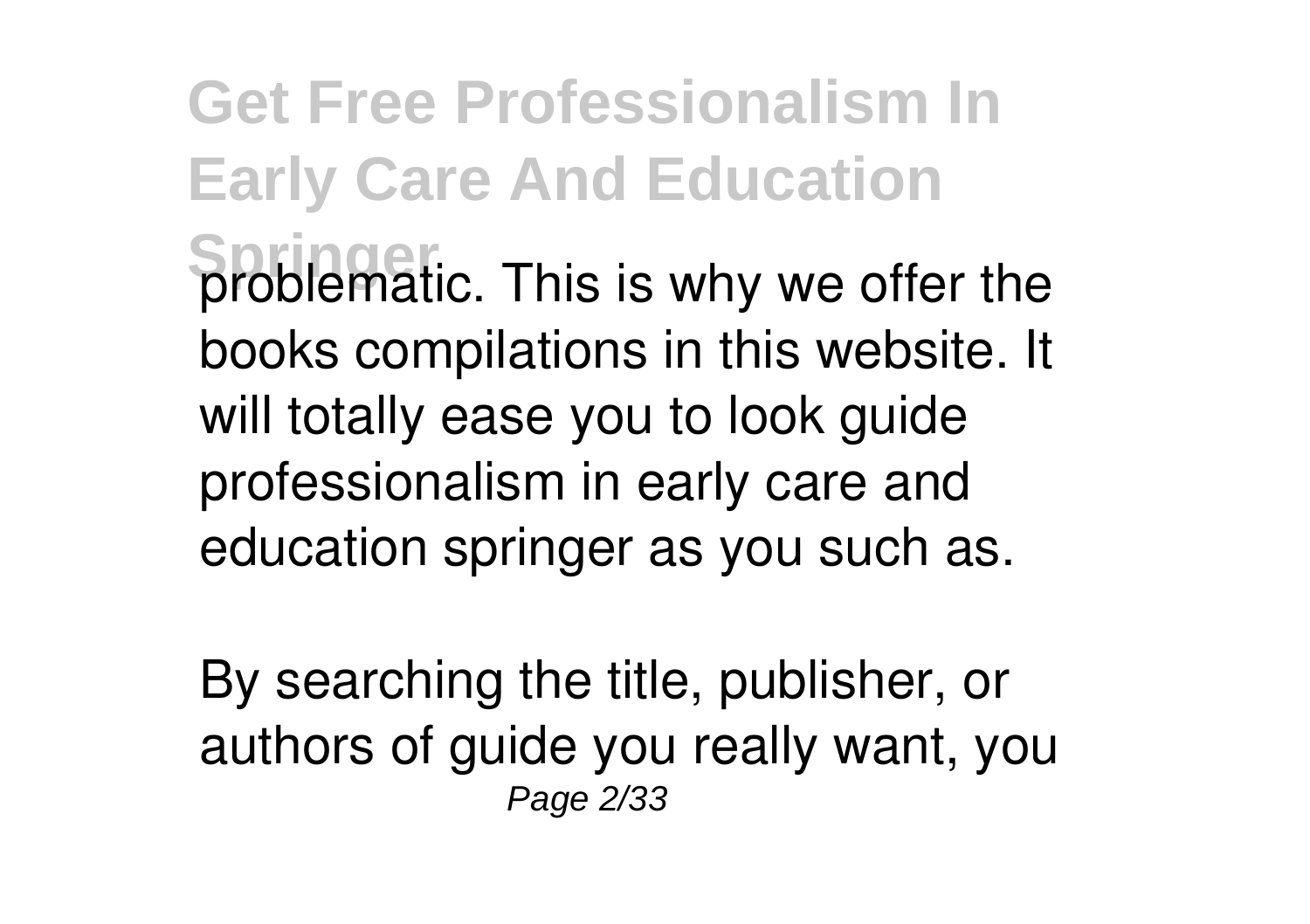**Get Free Professionalism In Early Care And Education Springer** can discover them rapidly. In the house, workplace, or perhaps in your method can be all best area within net connections. If you want to download and install the professionalism in early care and education springer, it is entirely simple then, past currently we extend the colleague to purchase and Page 3/33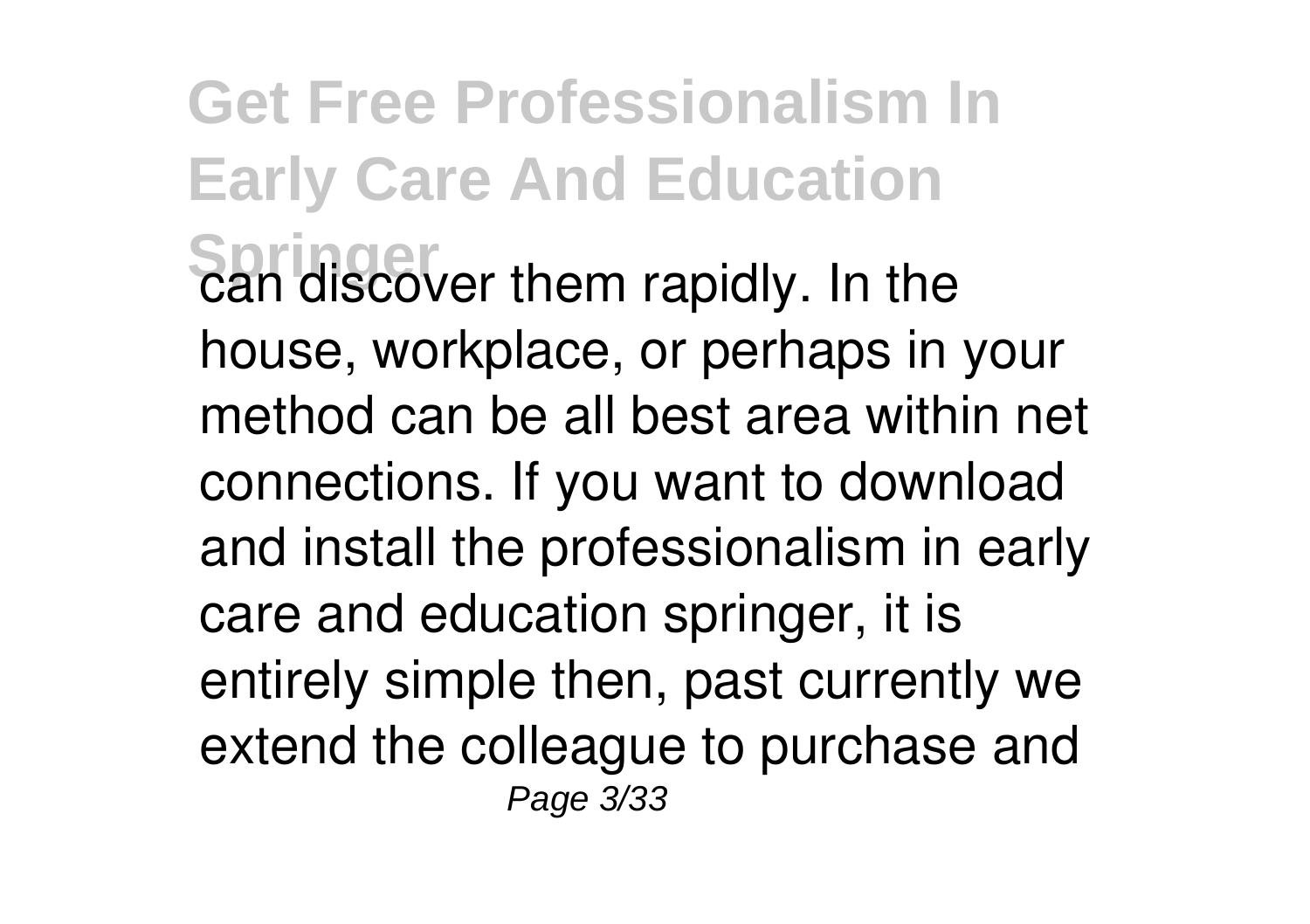**Get Free Professionalism In Early Care And Education Spreate bargains to download and** install professionalism in early care and education springer appropriately simple!

We provide a wide range of services to streamline and improve book Page 4/33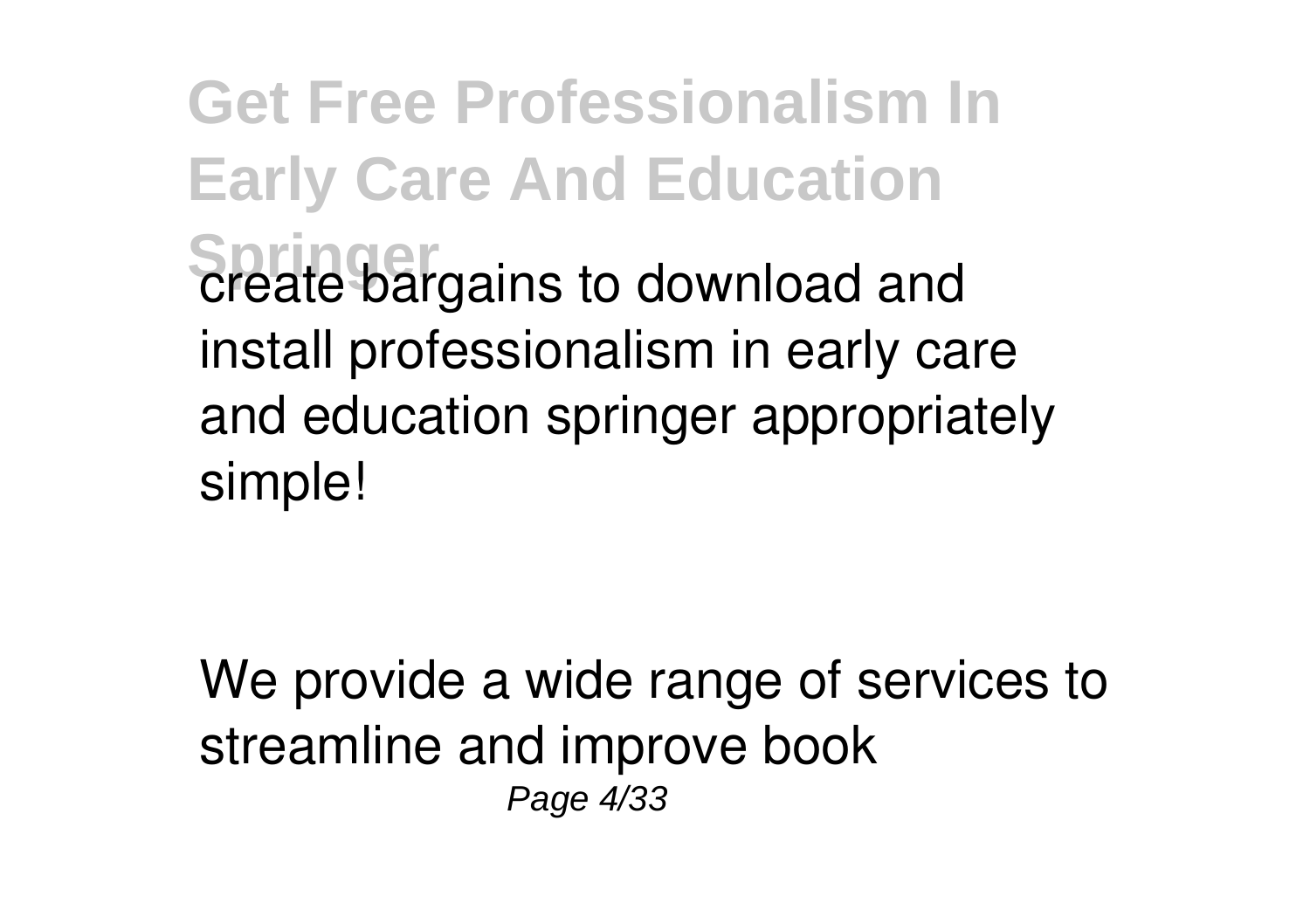**Get Free Professionalism In Early Care And Education Springer** production, online services and distribution. For more than 40 years, \$domain has been providing exceptional levels of quality pre-press, production and design services to book publishers. Today, we bring the advantages of leading-edge technology to thousands of publishers Page 5/33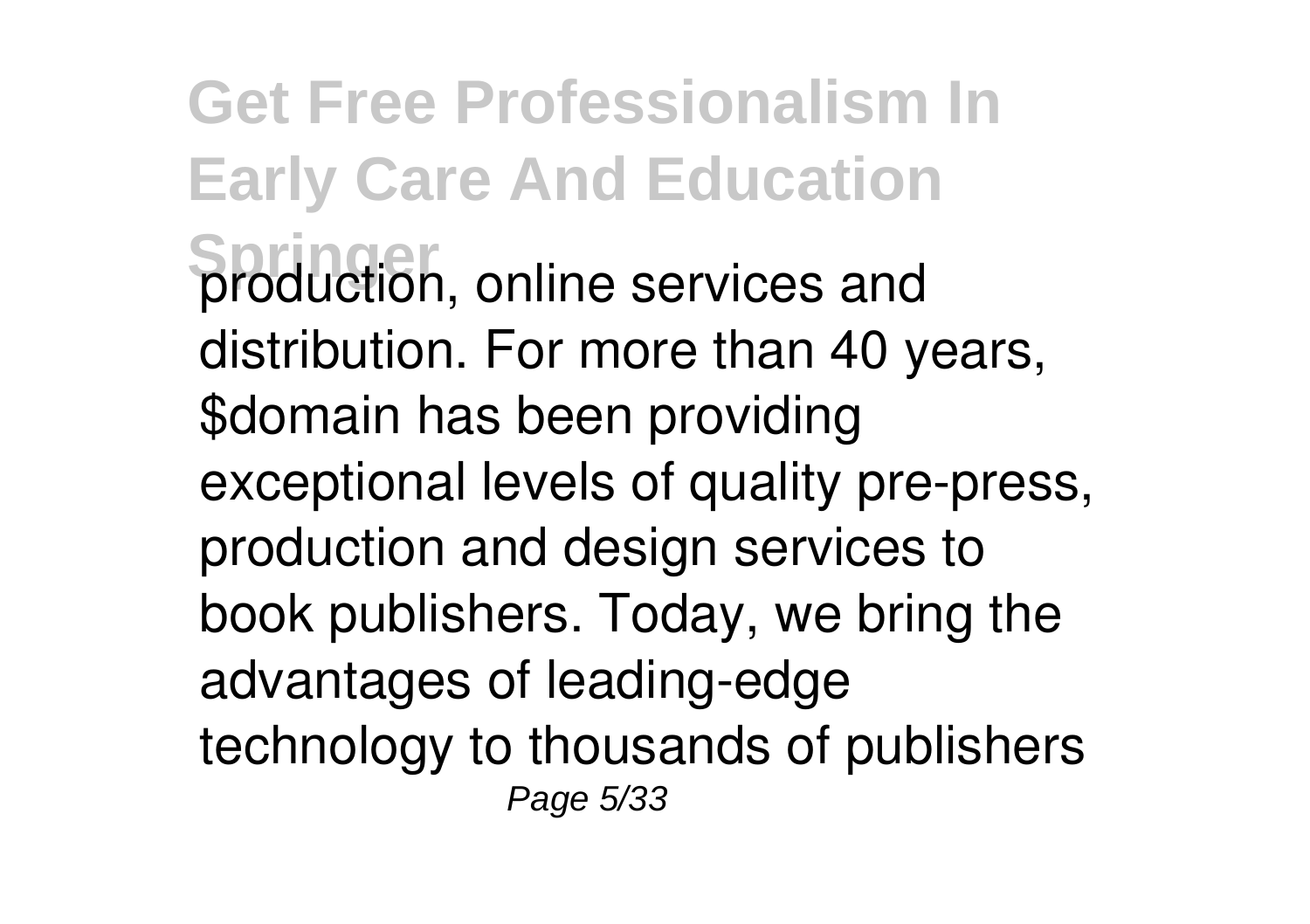**Get Free Professionalism In Early Care And Education Spring from small businesses to** industry giants throughout the world.

**Definition of Professionalism in Education | Career Trend** As a new student teacher, I currently confront the challenges of how to Page 6/33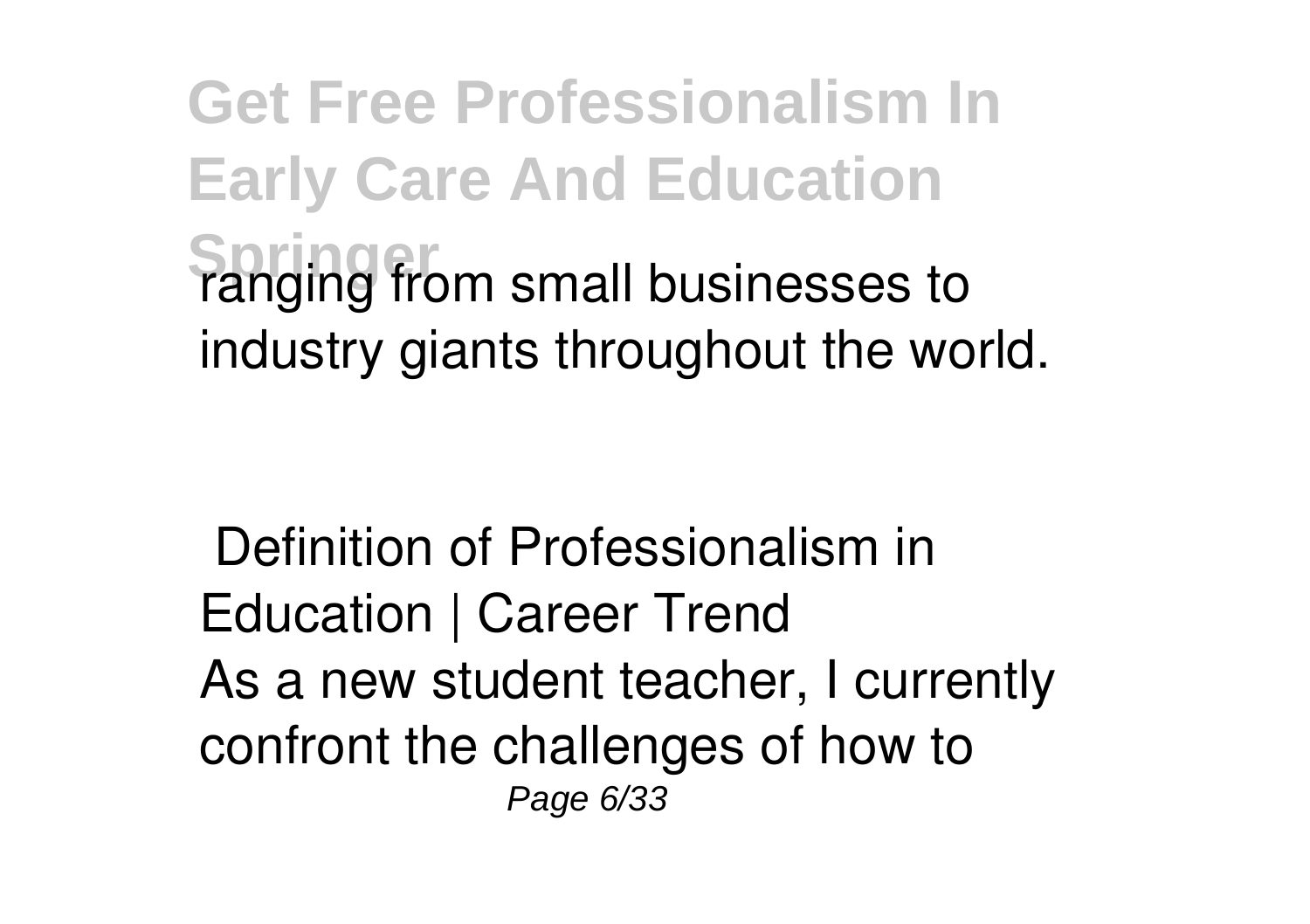**Get Free Professionalism In Early Care And Education Springer** participate as a confident team member in an early childhood centre and help the team to achieve the centre goals. This essay will focus on discussing how to promote my professionalism as an early childhood teacher.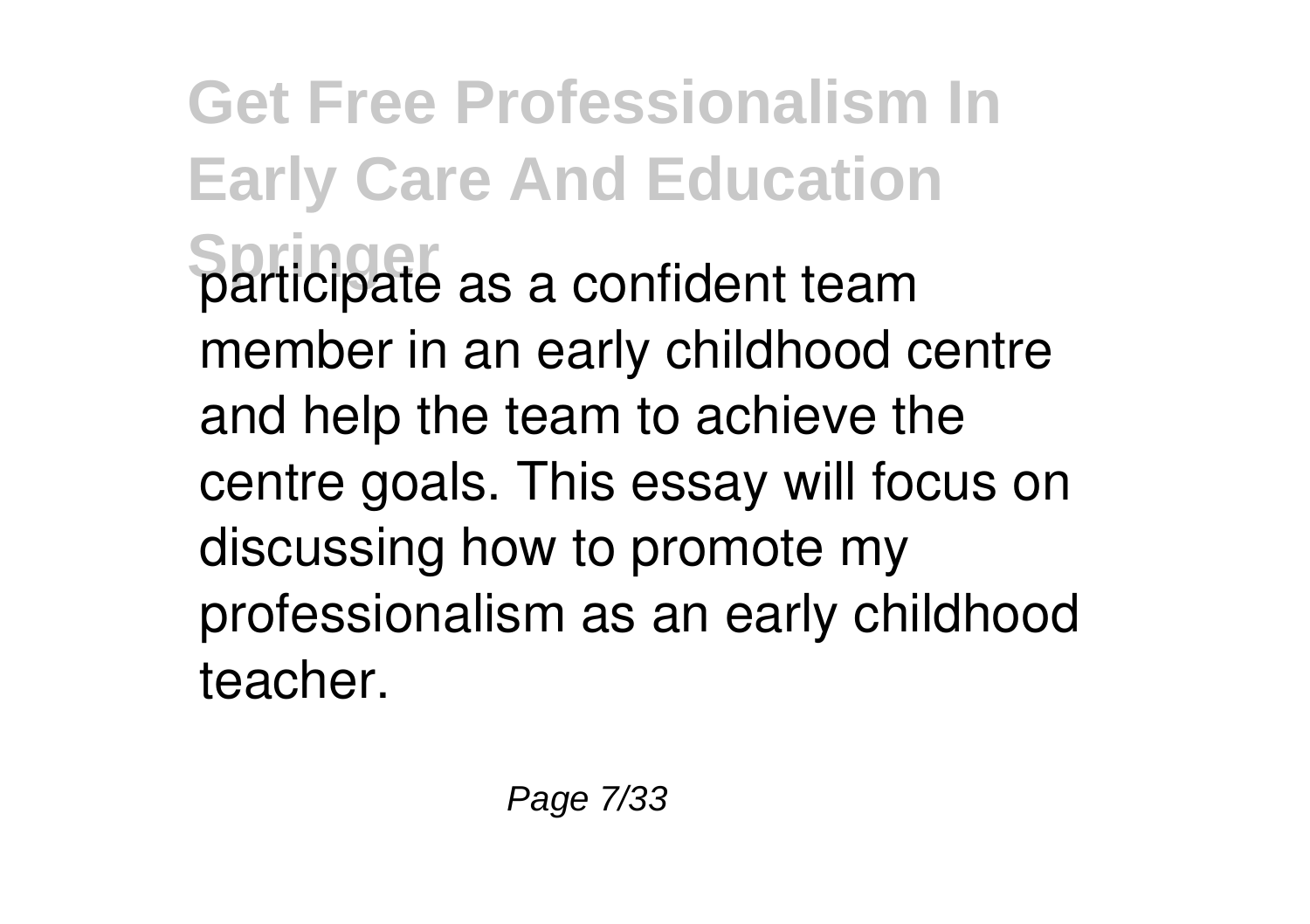**Get Free Professionalism In Early Care And Education Springer Competencies & Frameworks | Washington State Department of ...** Professionalism in Early Childhood Education and Care: International Perspectives [Carmen Dalli, Mathias Urban] on Amazon.com. \*FREE\* shipping on qualifying offers. The professionalism of the early childhood Page 8/33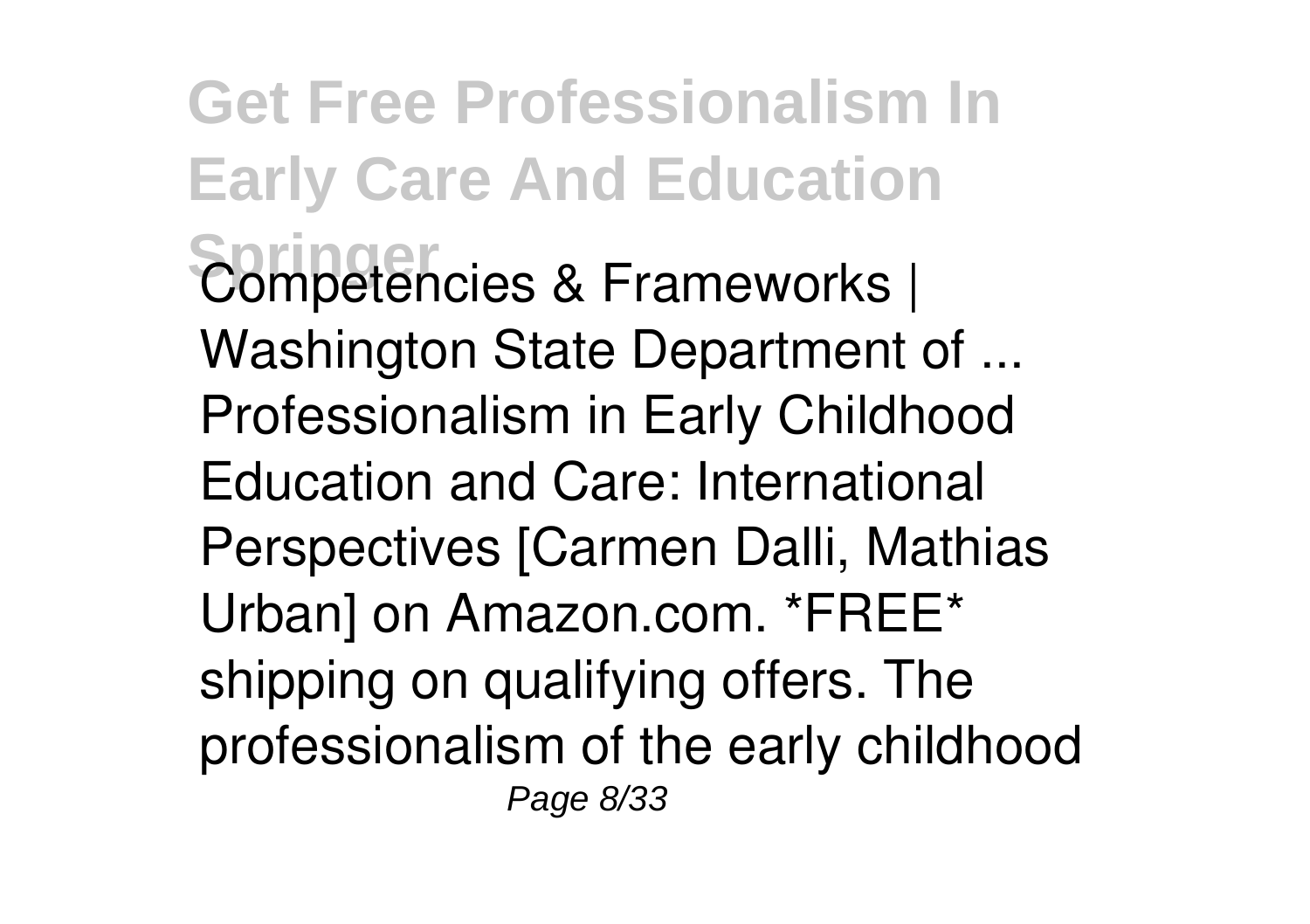**Get Free Professionalism In Early Care And Education Sector has gained prominence on the** policy agendas of many countries. National pedagogical frameworks or curricula and an upsurge of pathways to gaining or upgrading qualifications has led ...

**Professionalism: An Introduction | VLS** Page 9/33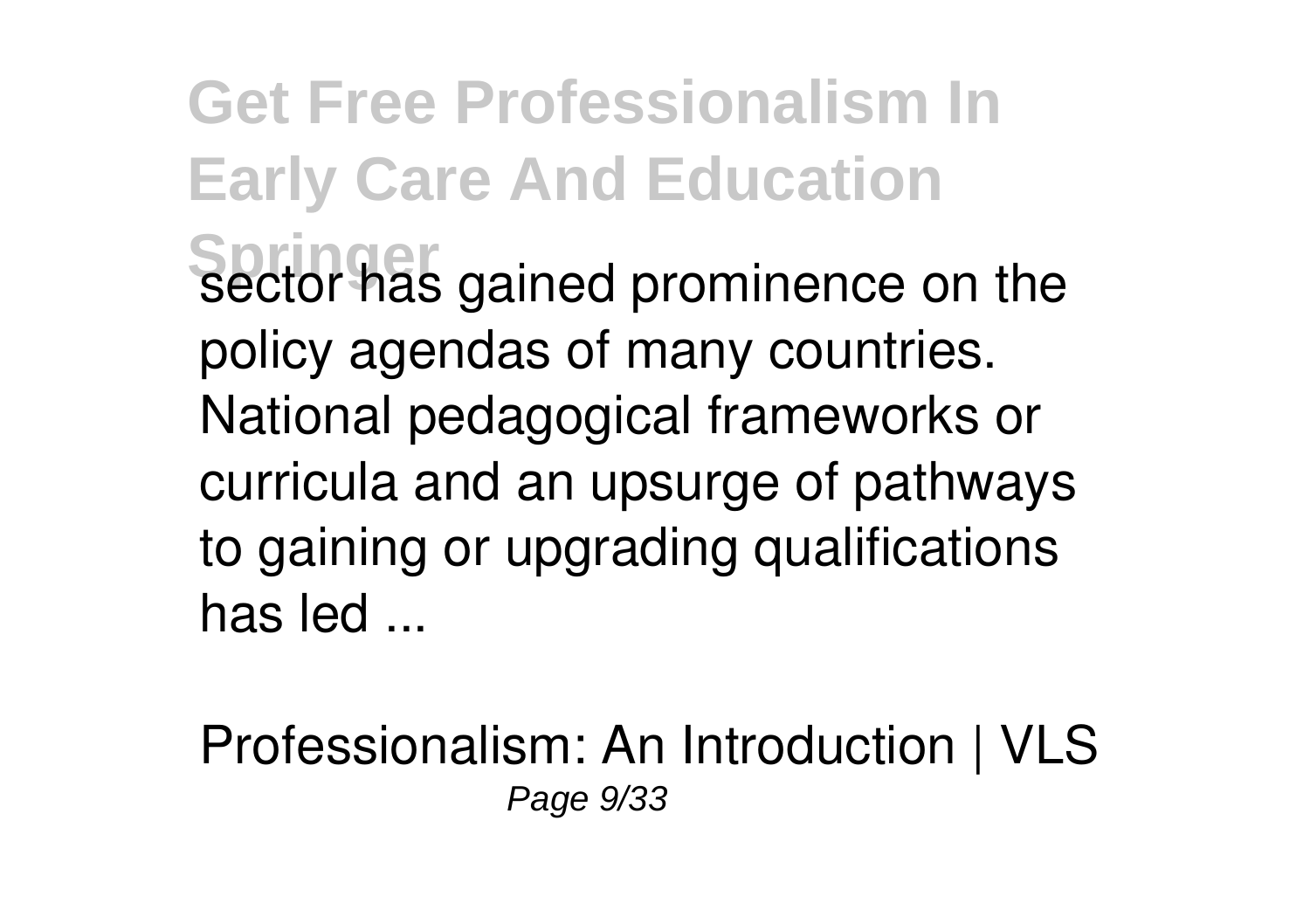**Get Free Professionalism In Early Care And Education** The professionalism in child care should be pretty high standards because you are dealing with children which can be a difficult task area. I like that you mention having a calendar or plan for everything because that will help the children to follow something and know when it is time to goof off Page 10/33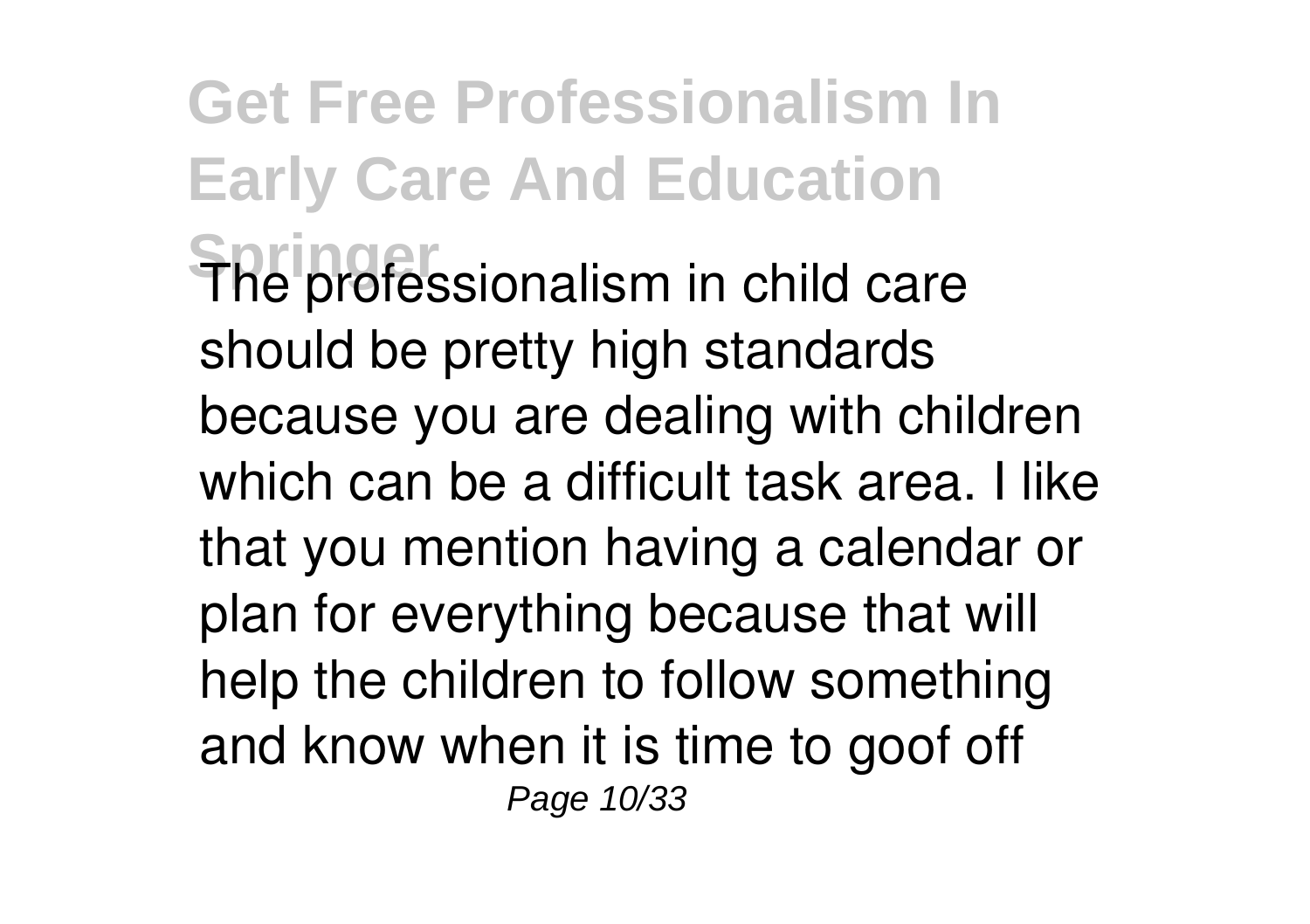**Get Free Professionalism In Early Care And Education Springer** and when it is time to do something else.

**Early Care and Education Professional Development ...**

The first step in becoming a professional is to earn a degree in education and meet state licensing Page 11/33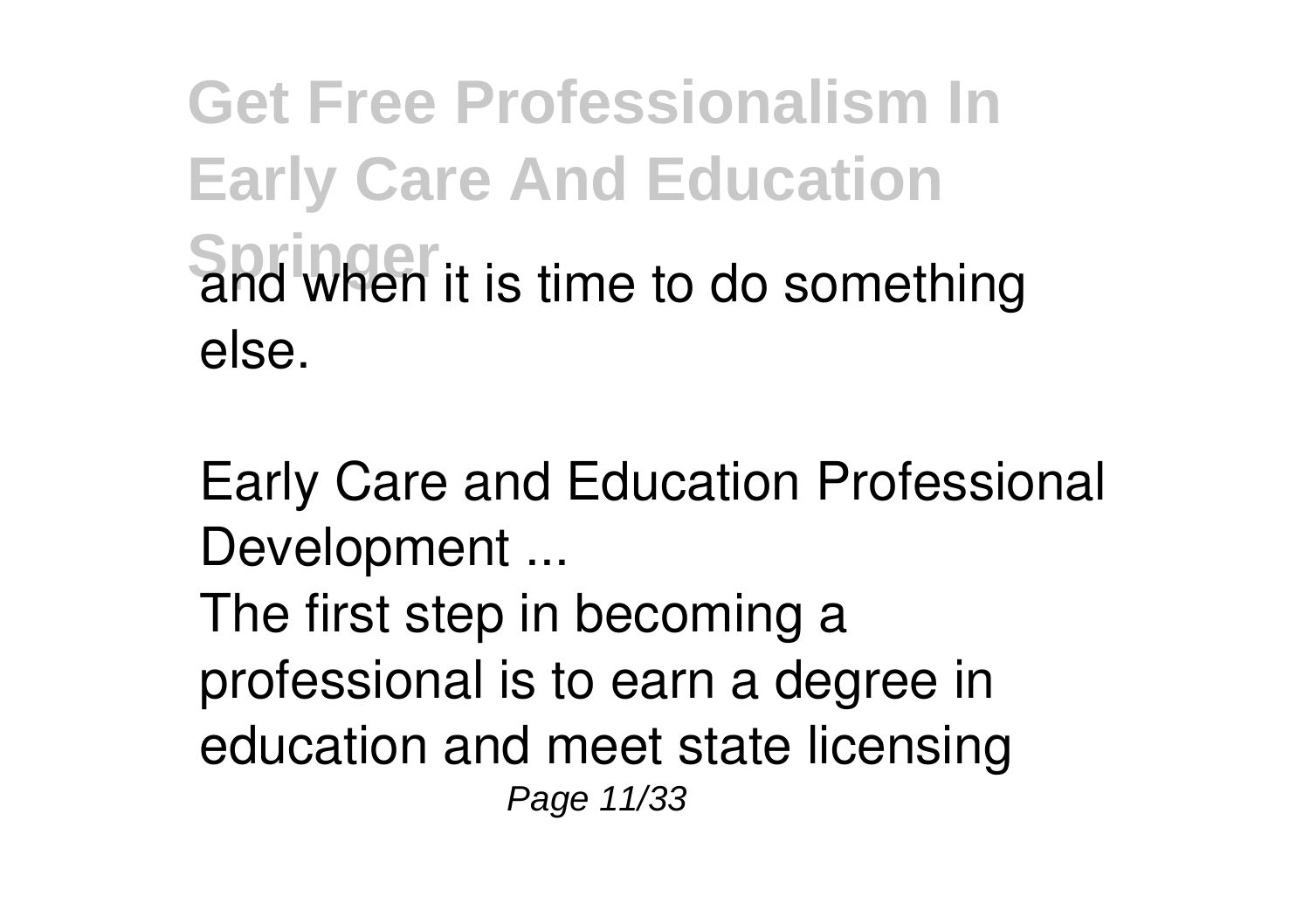**Get Free Professionalism In Early Care And Education Standards. While specific actions** demonstrating professionalism may vary, here are five standards most professional teachers have in common.

**Professionalism in Child Care thingstoshareandremember.com** Page 12/33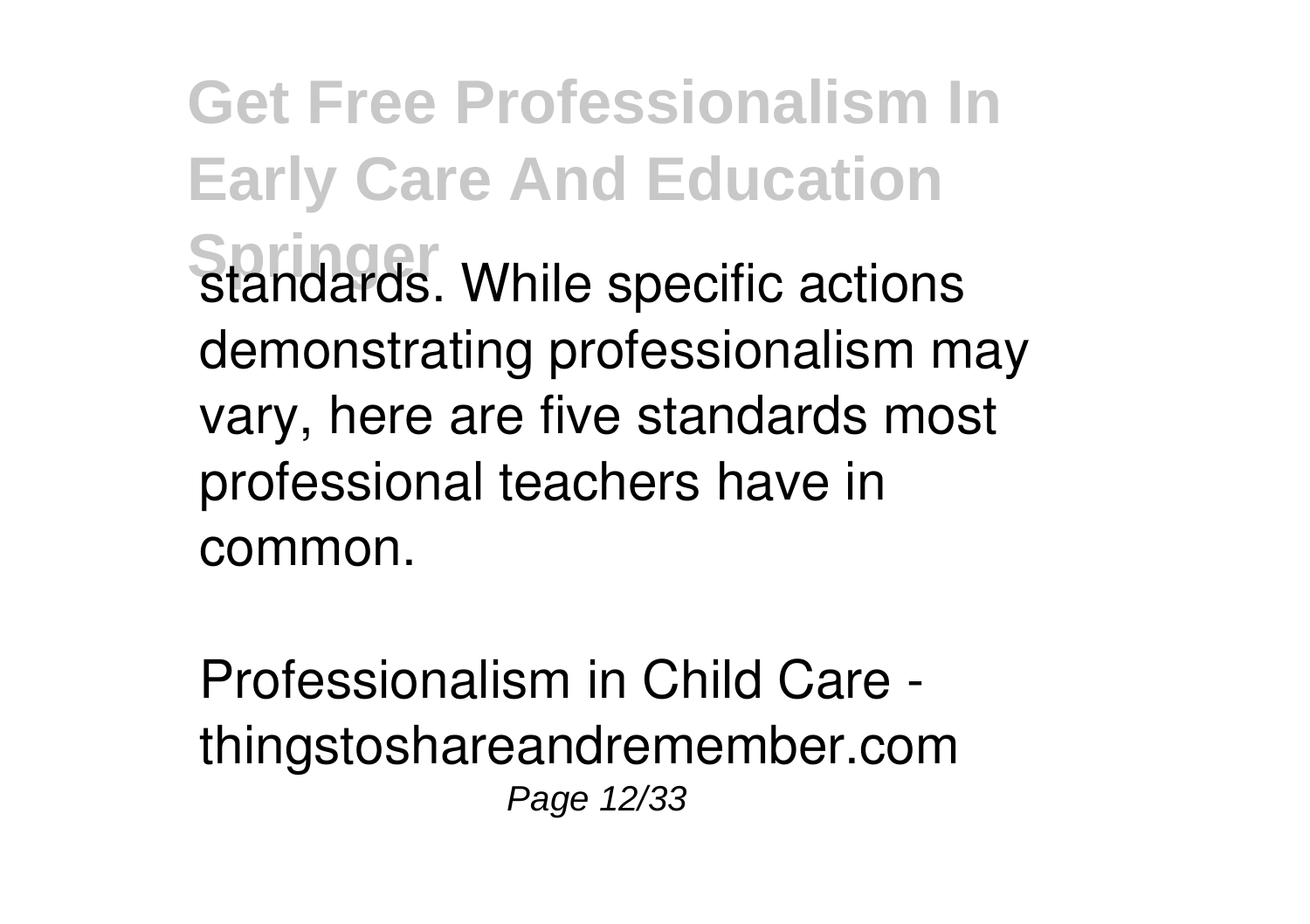**Get Free Professionalism In Early Care And Education Springer** Maintaining Professionalism in Early Childhood Education Essay. ... their families and my child care program. As a true professional in the childcare field I exhibit a positive attitude and work ethic with energy and enthusiasm. Another indictor of my professionalism is when I advocate for Page 13/33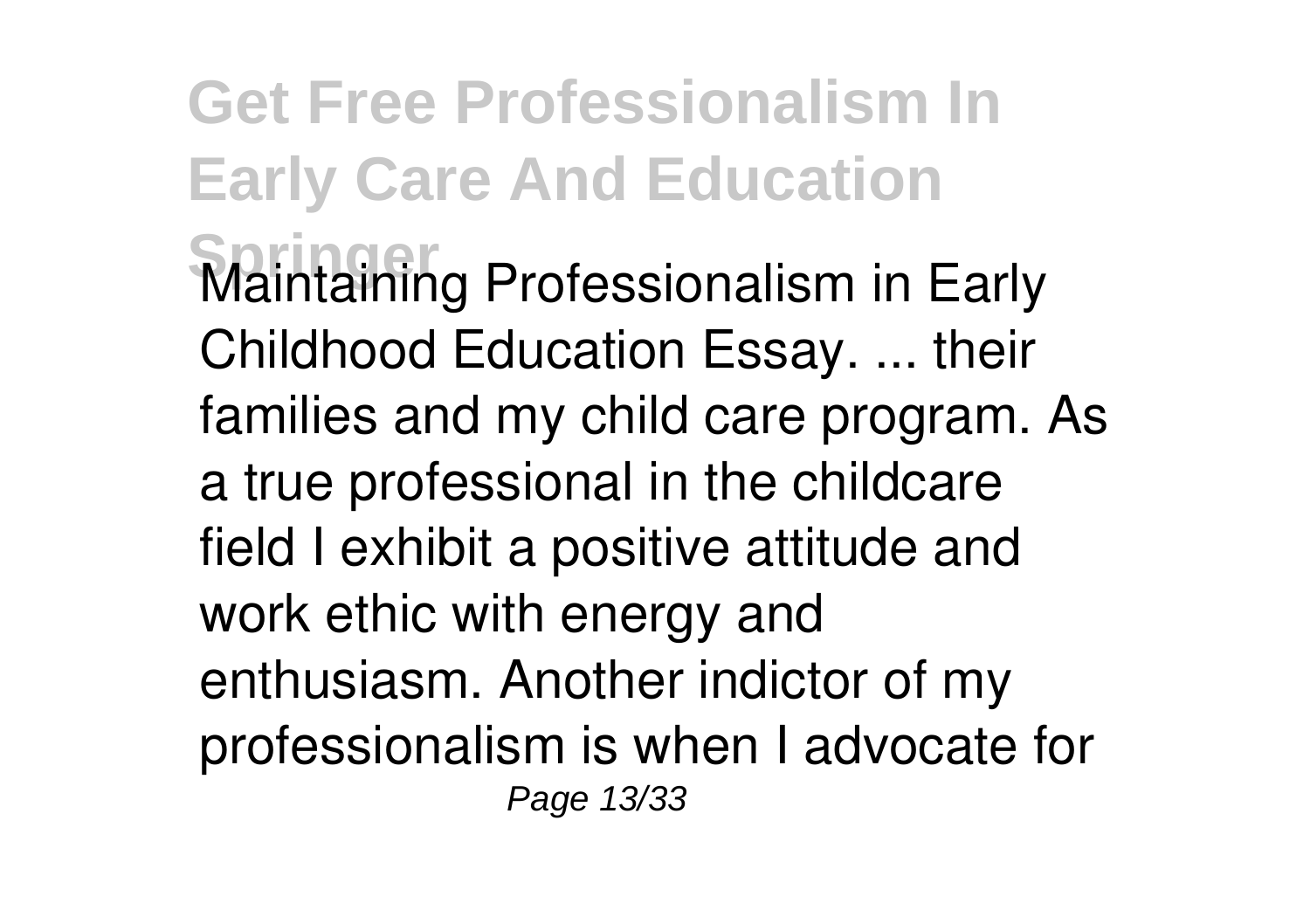**Get Free Professionalism In Early Care And Education Springer** a child and continue my career growth by learning about ...

**Promote My Professionalism As An Early Childhood Teacher ...** Academia.edu is a platform for academics to share research papers.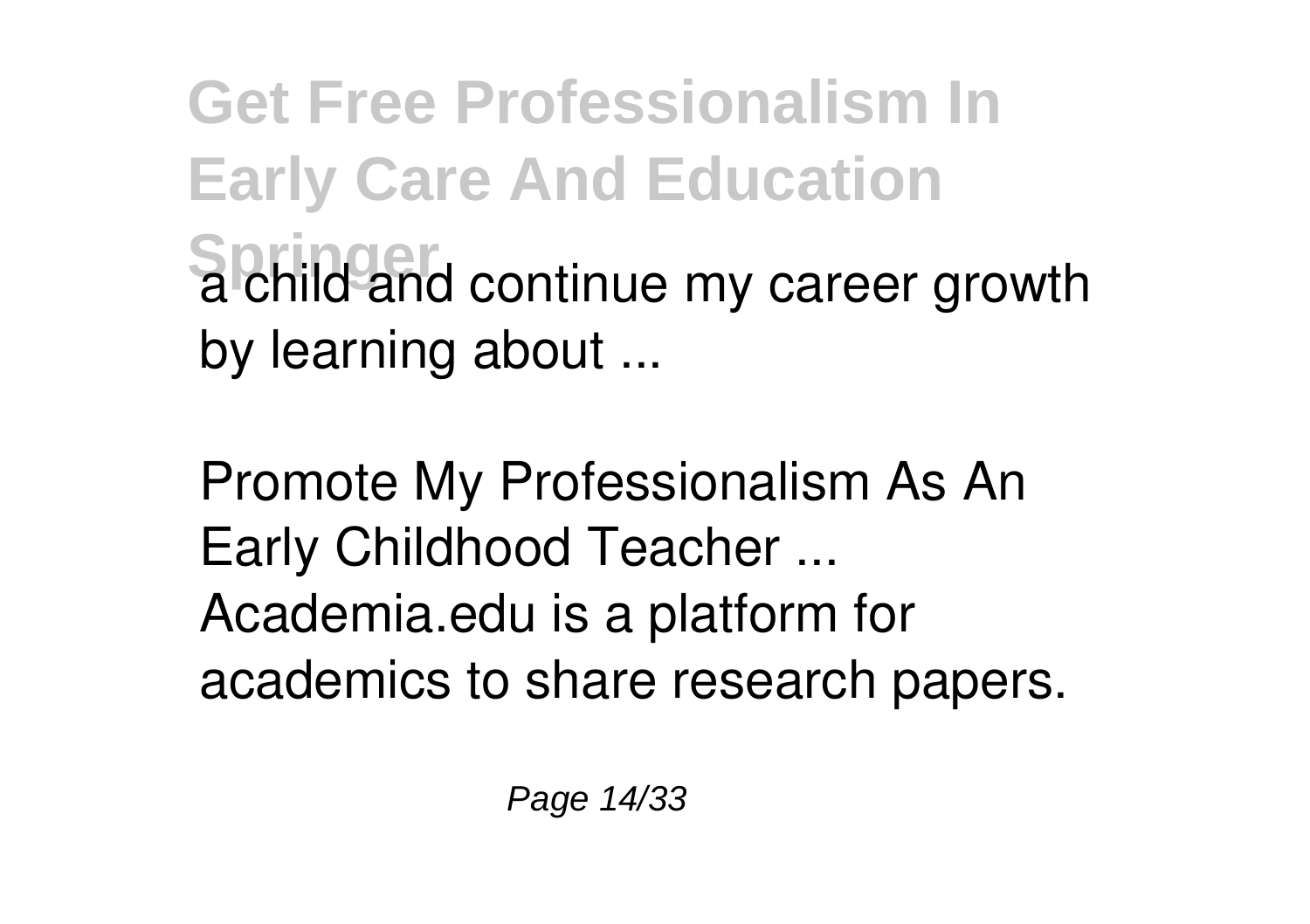**Get Free Professionalism In Early Care And Education Springer**

**Professionalism In Early Care And** Professionalism in early child care and education has been the mantra for child care professionals and professional organizations for quite some time. The field of early care and education has been ...

Page 15/33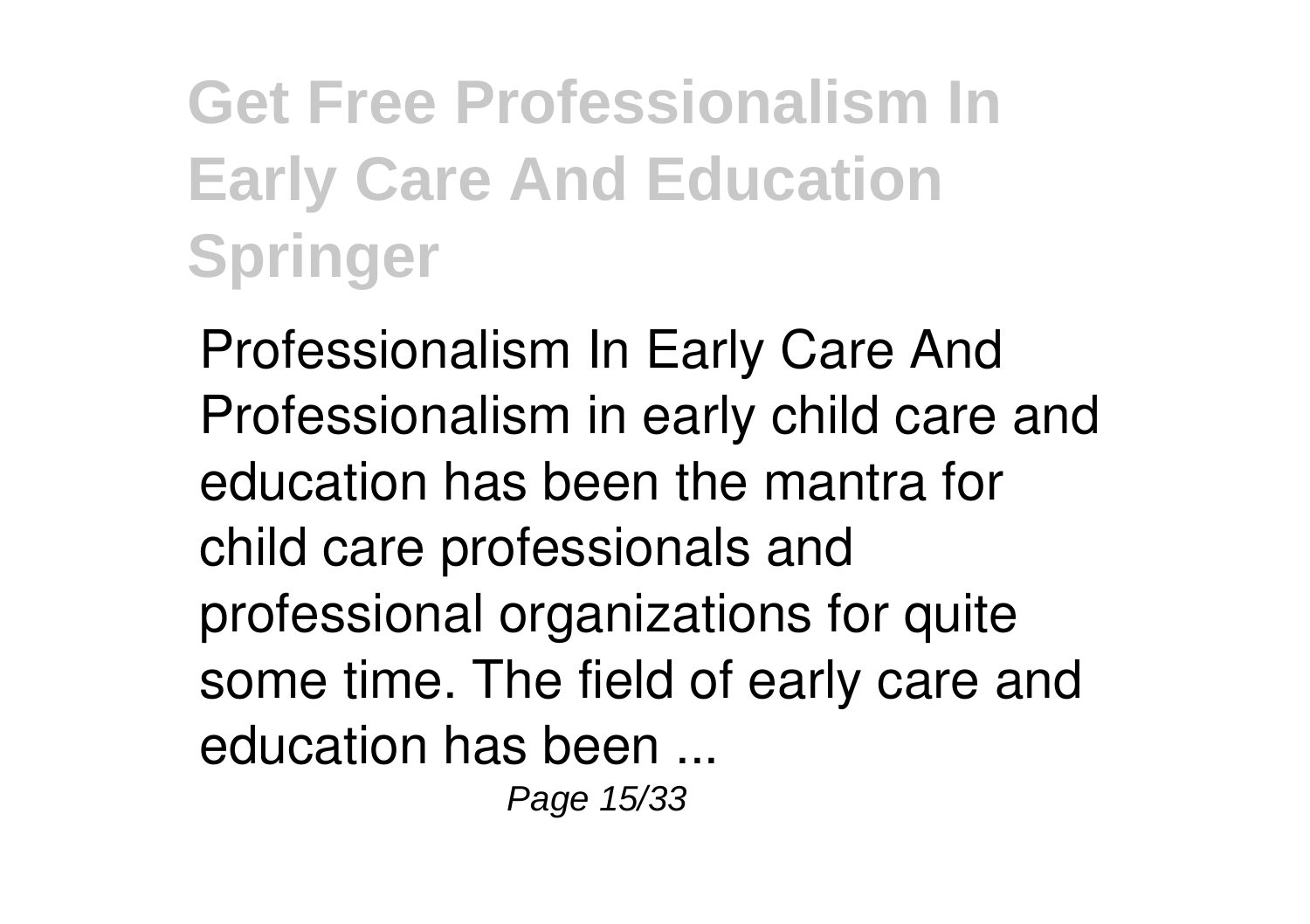**Get Free Professionalism In Early Care And Education Springer**

**Professionalism in early childhood care and education ...**

To support that thinking, the field of early care and education, through several professional organizations, has developed professional standards that describe the competencies Page 16/33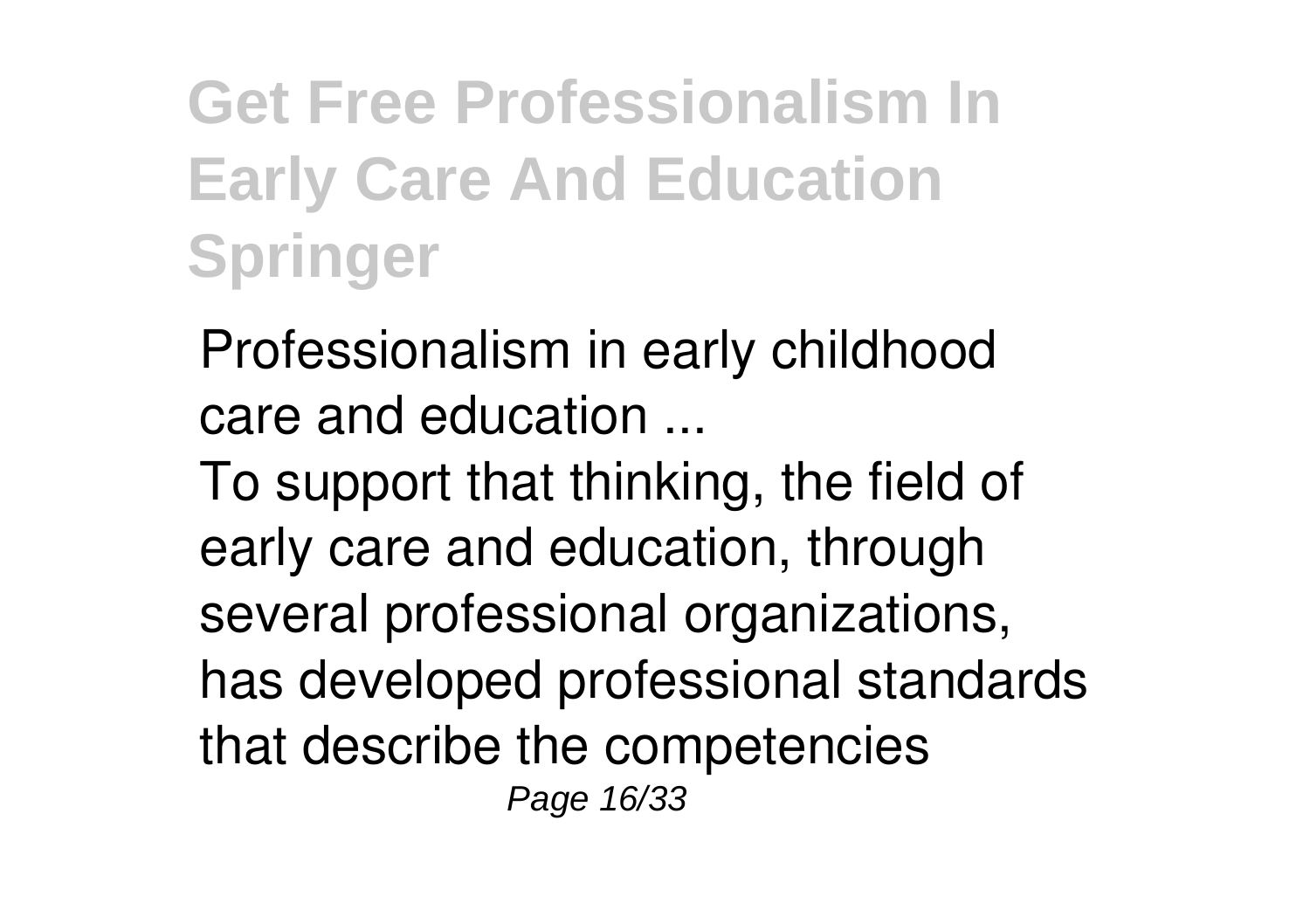**Get Free Professionalism In Early Care And Education Springer to be an early care and** education professional. These competencies include professionalism.

**(PDF) E-Professionalism for early care and education ...**

Early Essentials Webisode 6:

Professionalism and Self Care [Music] Page 17/33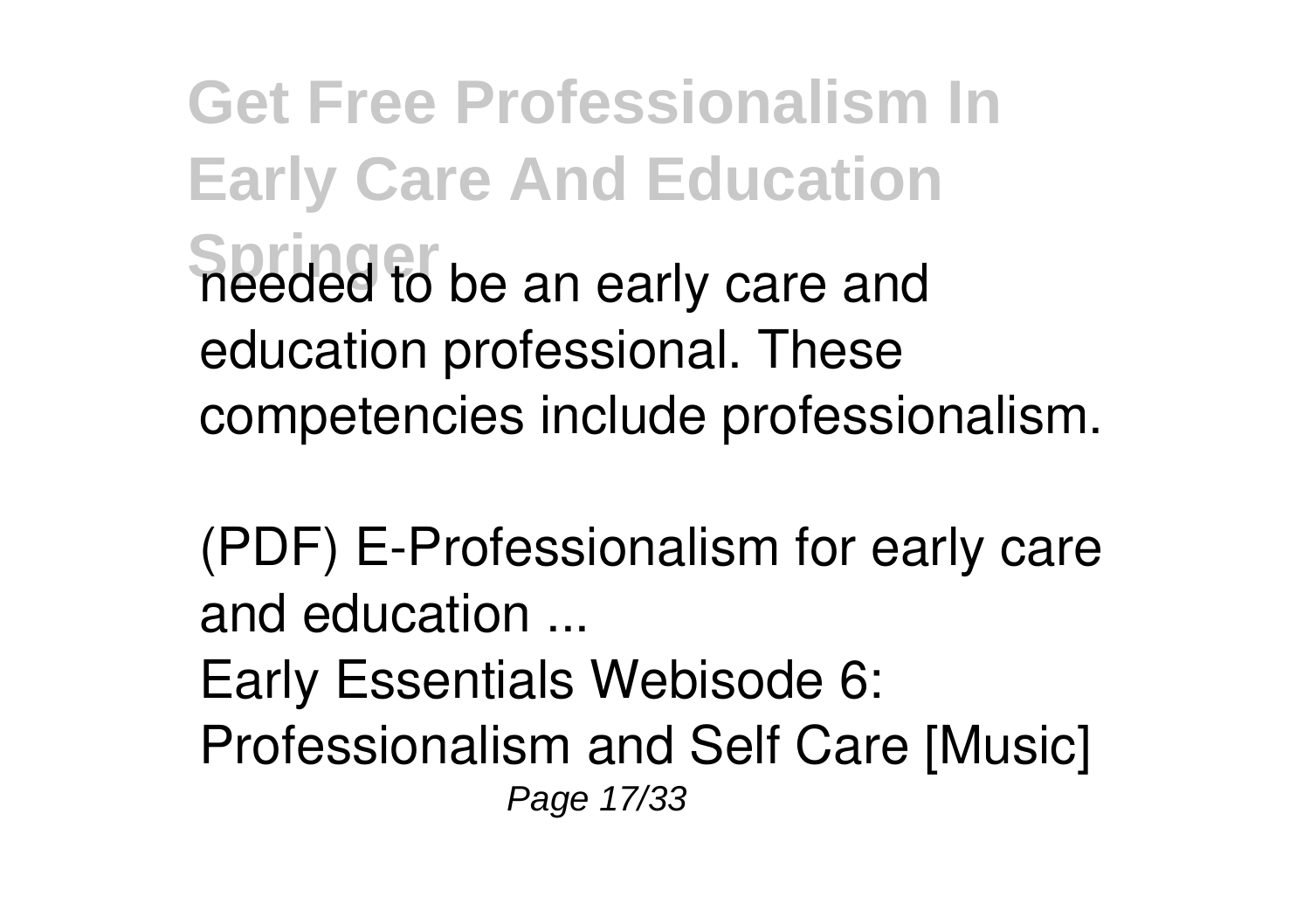**Get Free Professionalism In Early Care And Education Springer** Amanda Perez: Hey, I'm Amanda Perez with the Early Head Start National Resource Center, and welcome again to Early Essentials. In today's webisode, we're talking about you. Just as young children are learning, you're learning, too.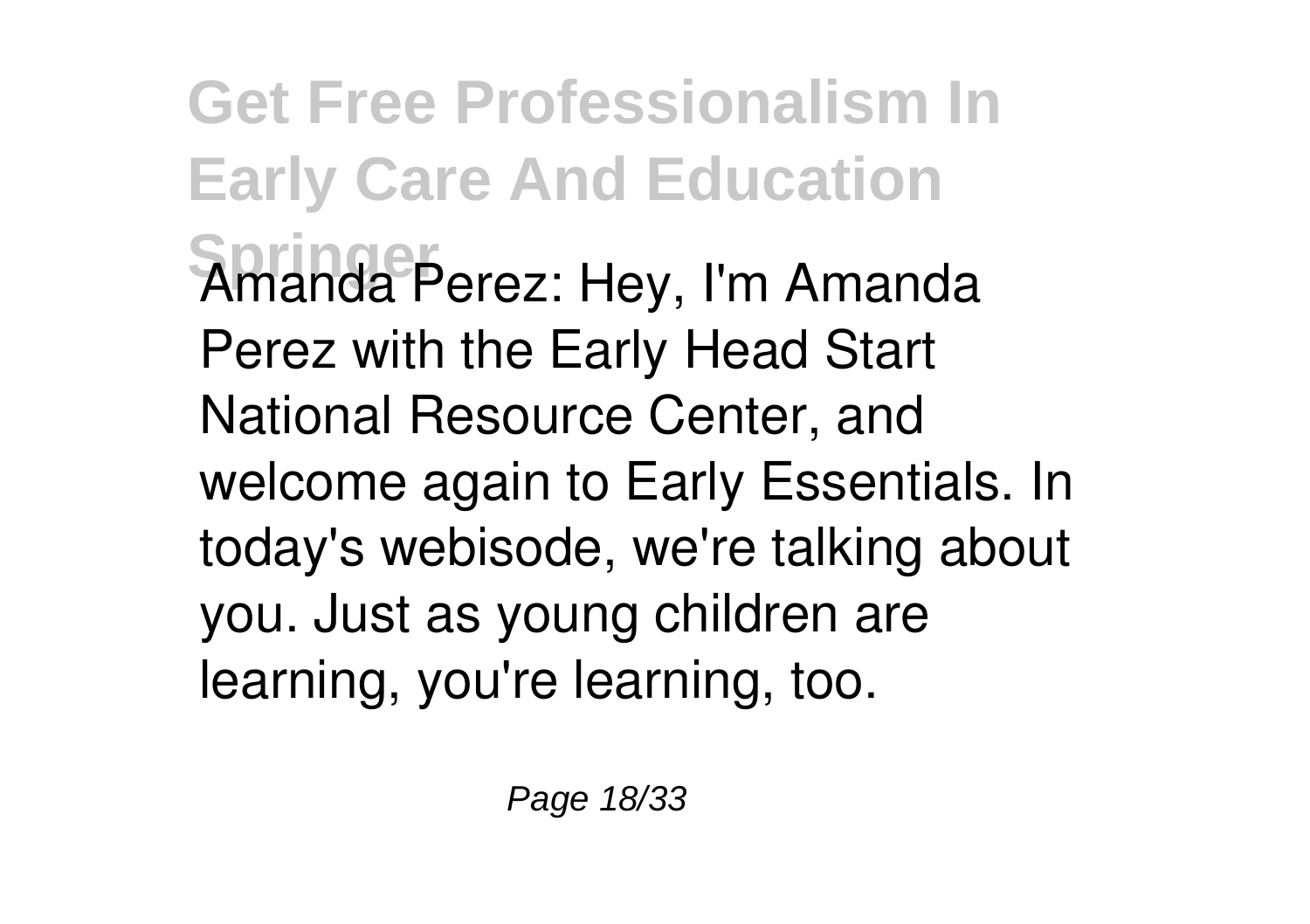**Get Free Professionalism In Early Care And Education Springer Professionalism: An Introduction | VLS** Professionalism refers to the utilization of specialized knowledge that its members need to accomplish specific outcomes. It involves a shared set of skills that are used to improve the quality of caregiving practices and interactions between professional Page 19/33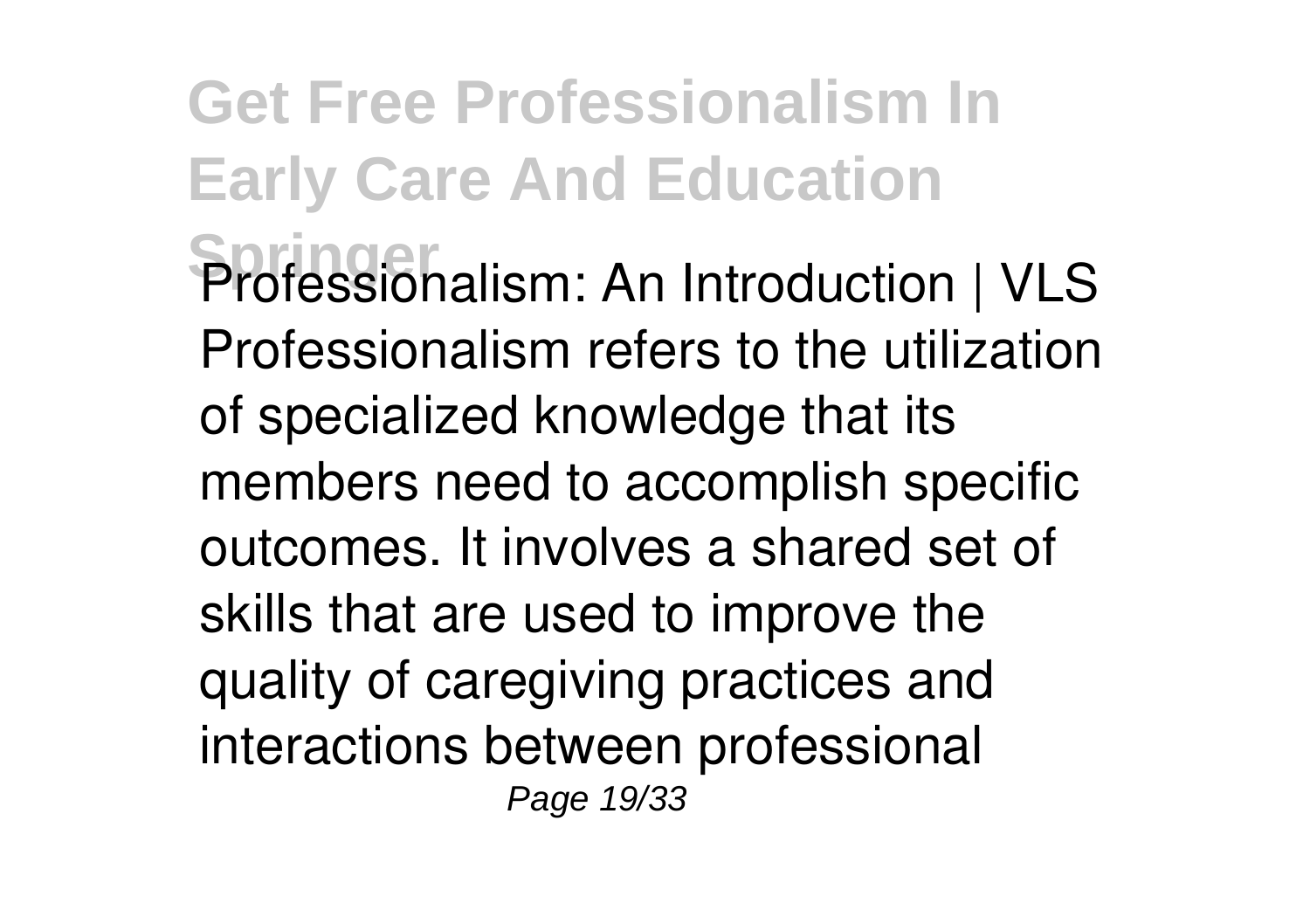**Get Free Professionalism In Early Care And Education Saregivers and the children and** families that they work with in their respective programs.

**Early Education and Care Workforce and Professional ...**

Professionalism in Early Childhood Education. In this course, youll gain Page 20/33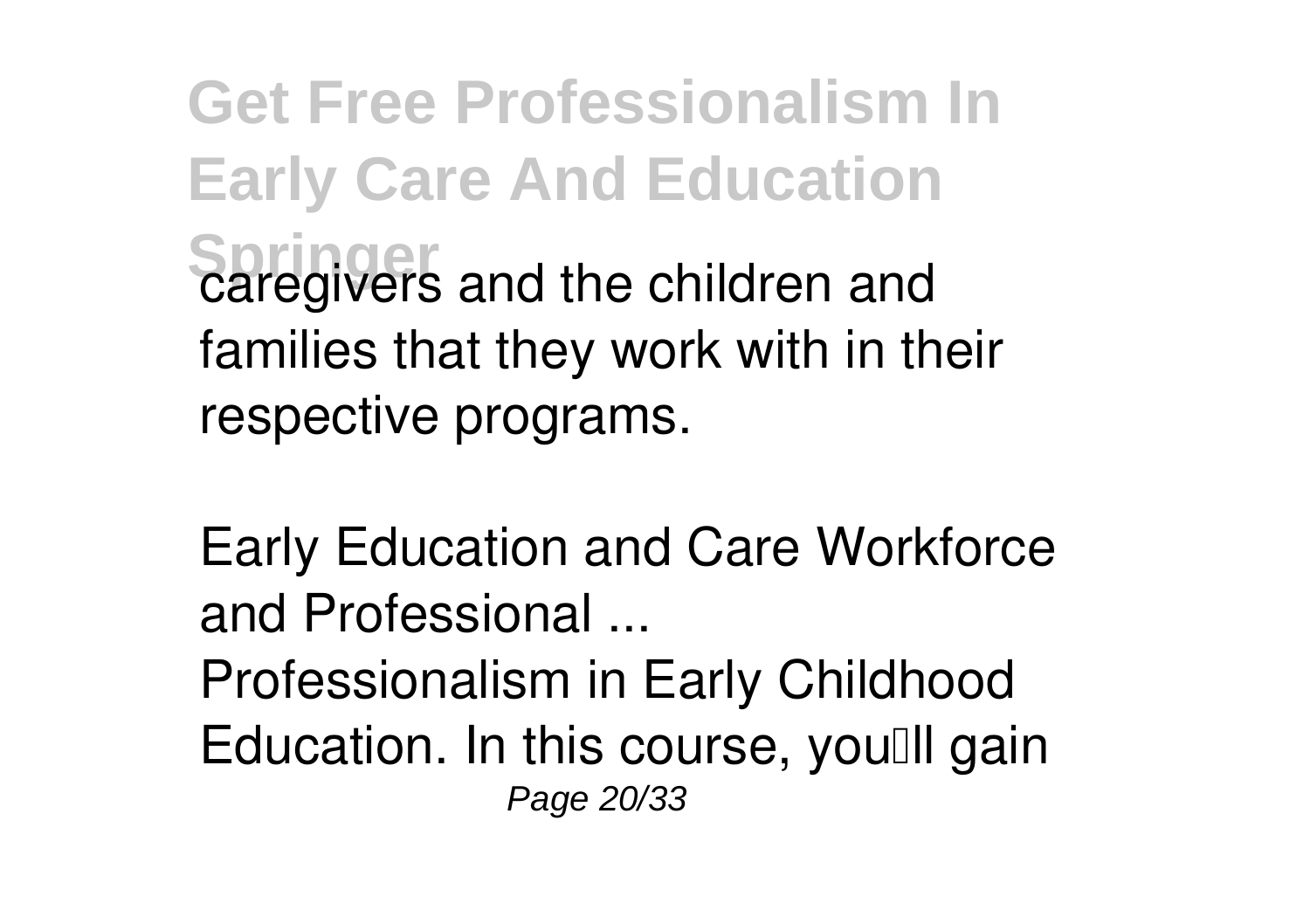## **Get Free Professionalism In Early Care And Education Springer** an understanding of professionalism as it relates to the field of early childhood education  $\mathbb I$  what it means, why it<sup>[</sup>s important, and how to achieve it. You Ive chosen a profession that has tremendous impact on the lives of young, vulnerable children.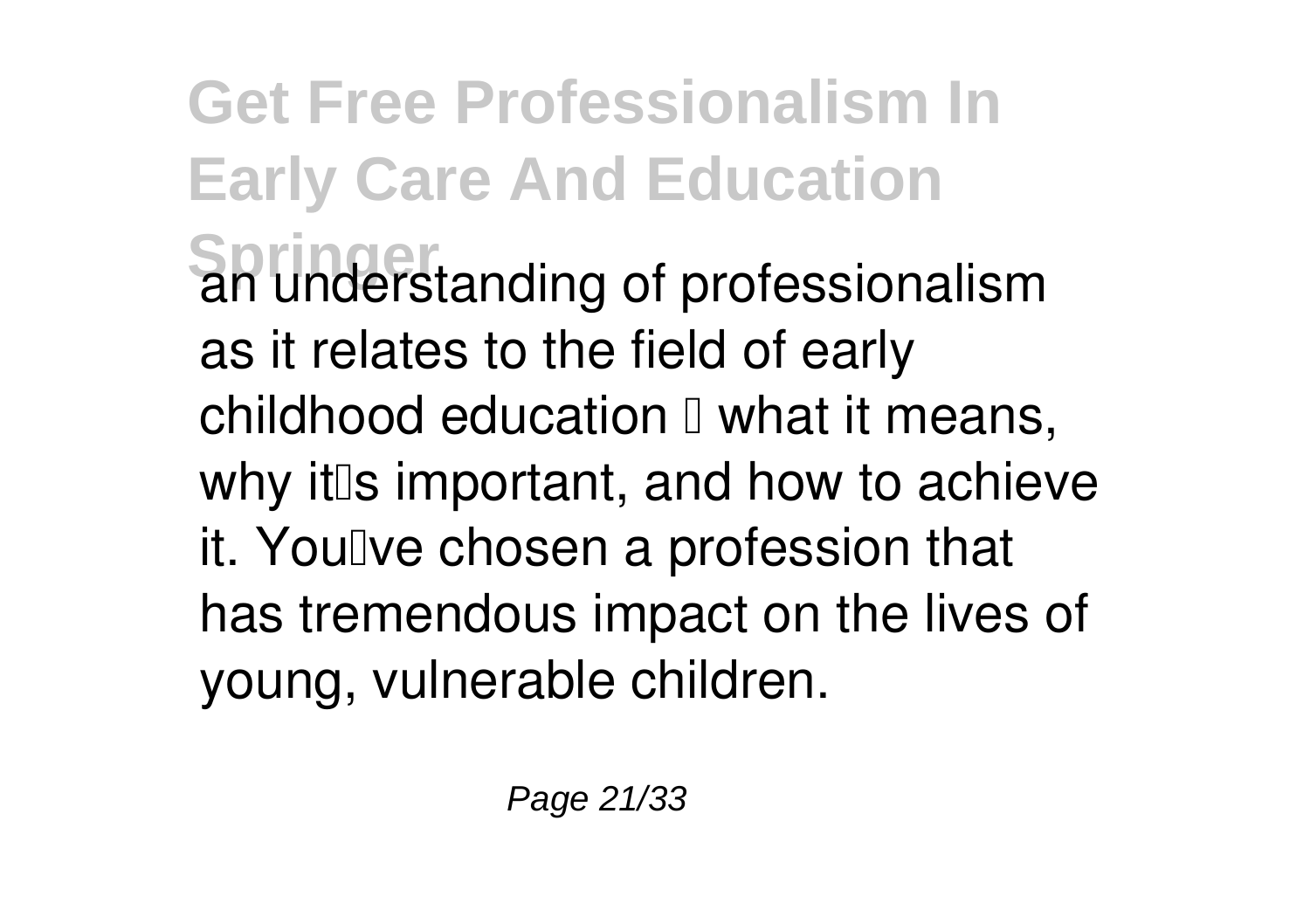**Get Free Professionalism In Early Care And Education Springer Professionalism In Early Childhood Education** It was found that 82.4% of the preschool had no early childhood care and education qualification, and 70.6% of the preschool teachers did not agreed that all sampled preschools had inadequate ...

Page 22/33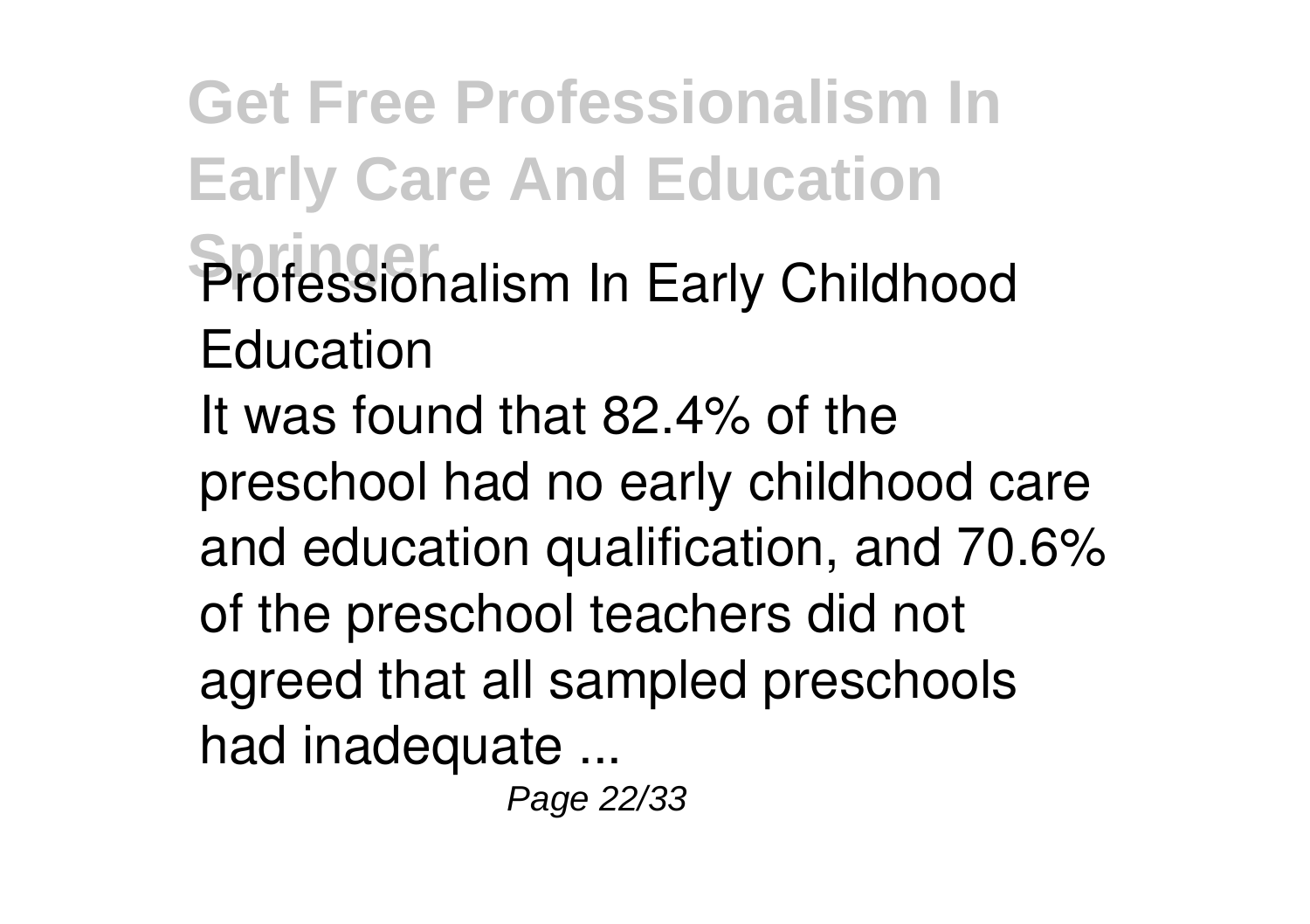**Get Free Professionalism In Early Care And Education Springer**

**Maintaining Professionalism in Early Childhood Education** Quality child care is multi-faceted, relying on strong programs, safe facilities, and educated professionals. The education of our professionals is one of the most important elements of Page 23/33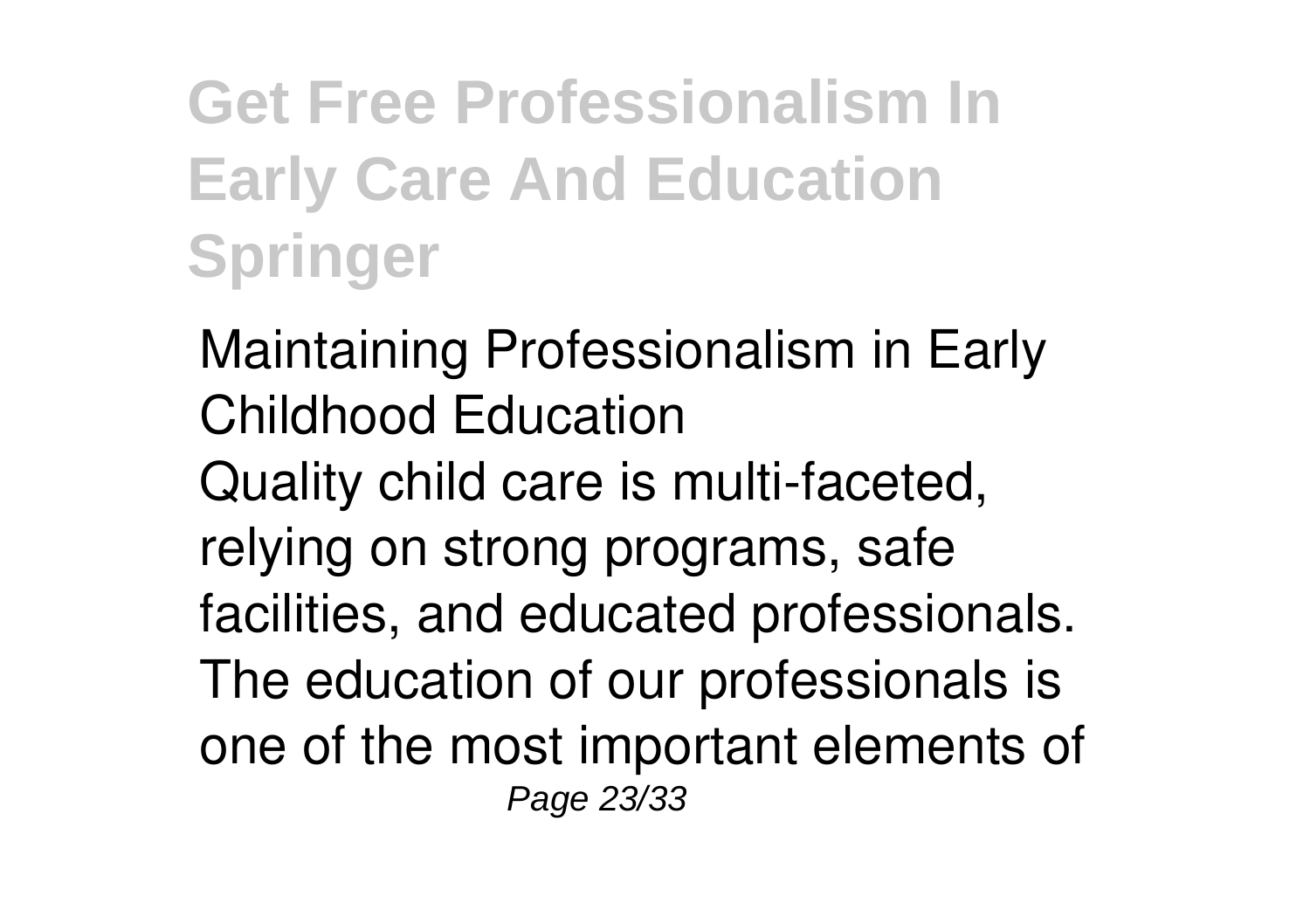**Get Free Professionalism In Early Care And Education Sproviding quality child care due to the** involvement they have in a child<sup>'s</sup> wellbeing, nurturing, and development. Their knowledge and skills, or lack thereof, influence a child<sup>[</sup>s readiness  $\lceil \mathbb{I} \rceil$ 

**Early Essentials Webisode 6:** Page 24/33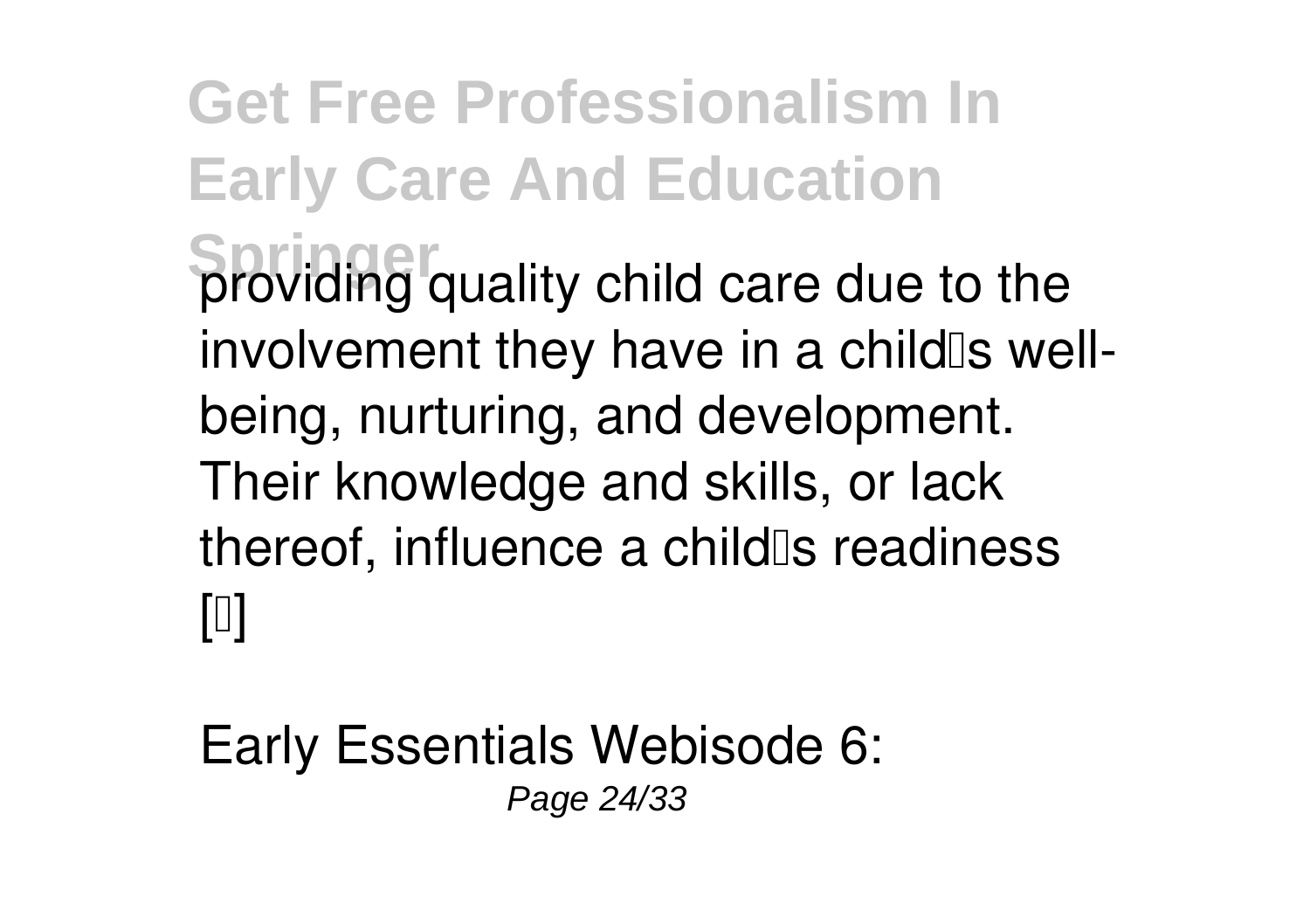**Get Free Professionalism In Early Care And Education Springer Professionalism and Self Care ...** Early Childhood Programs are to maintain a high level of professionalism at all times. Continuing Education Training for Educators, Professional Development

...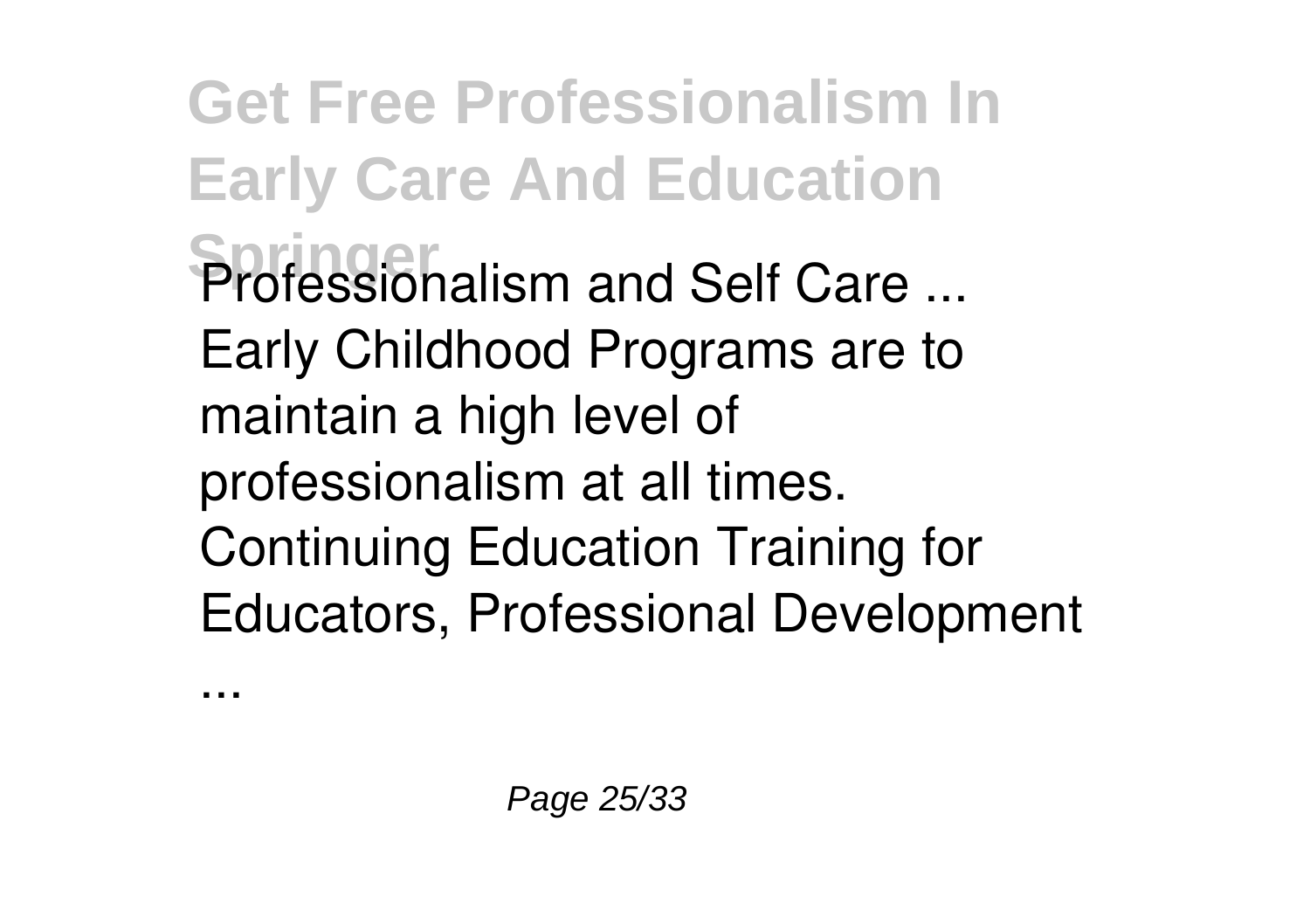**Get Free Professionalism In Early Care And Education Springer Professional Practice in the Early Years** Professional development plans and policy creation; Core Competencies for Early Care and Education Professionals. The Washington State Core Competencies for Early Care and Education Professionals define what Page 26/33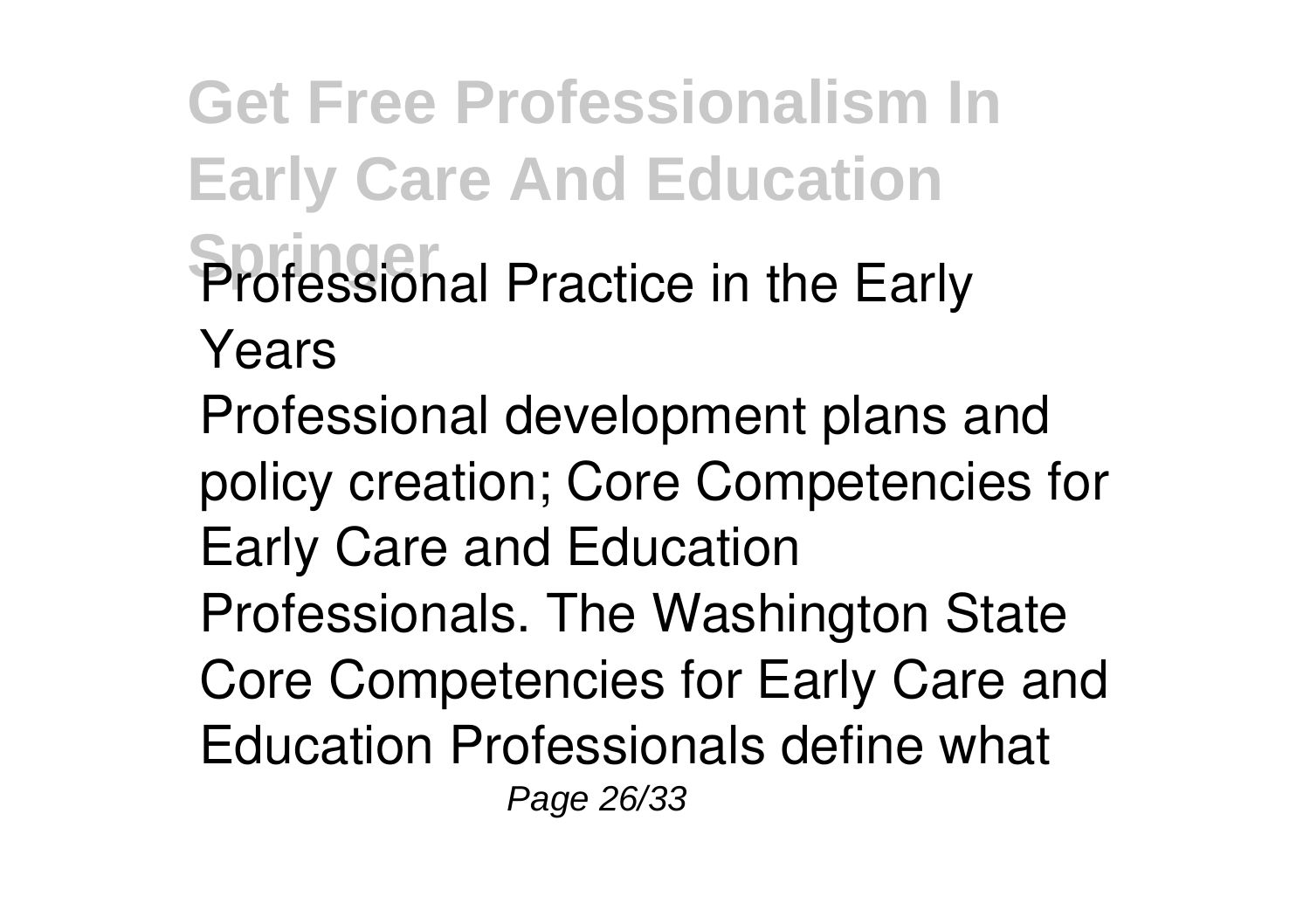**Get Free Professionalism In Early Care And Education Sarly learning professionals need to** know and be able to do to provide quality care for children.

**Professionalism in Child Care** Early Education and Care Workforce and Professional Development Here early educators can find resources to Page 27/33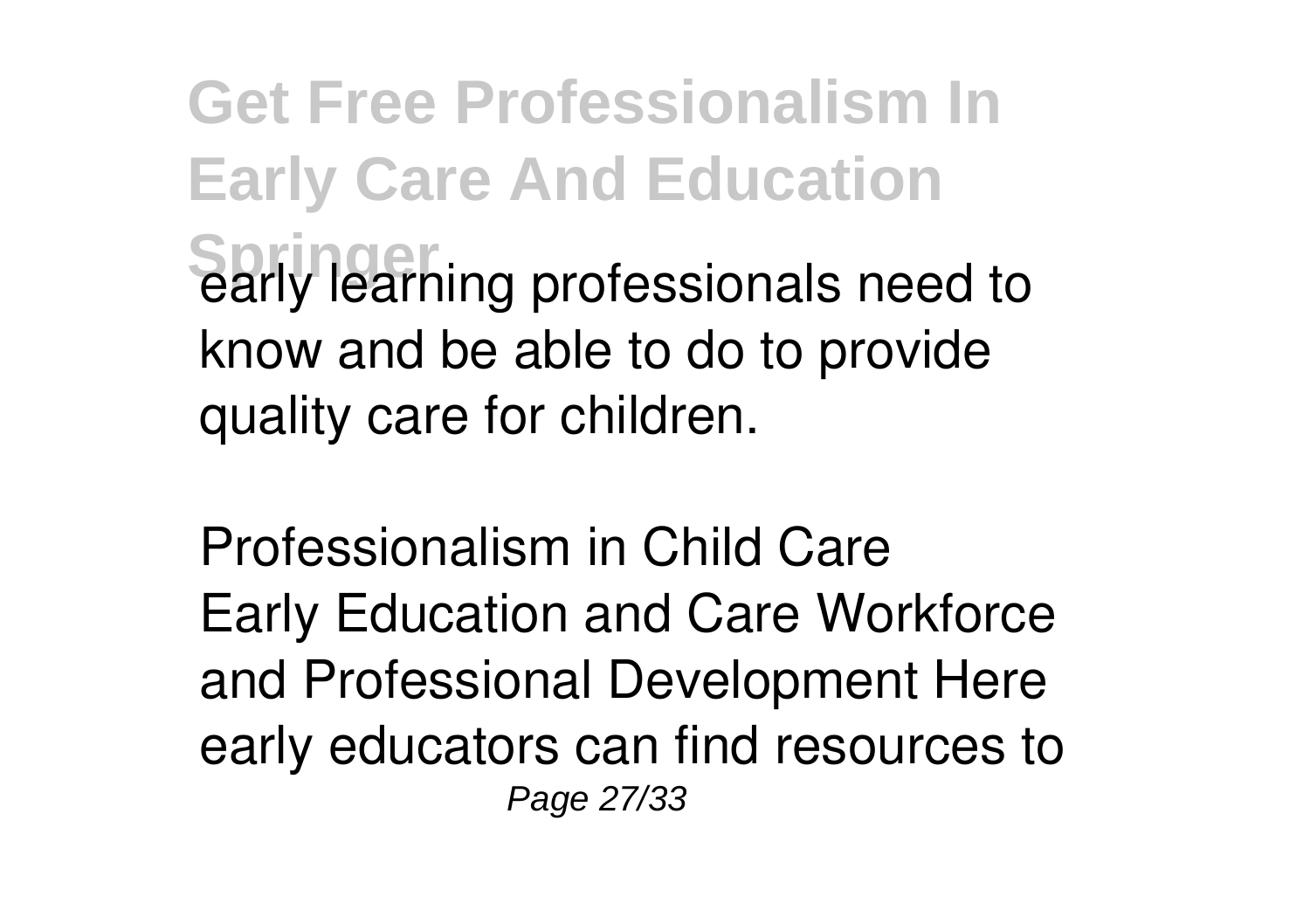**Get Free Professionalism In Early Care And Education Springer** build their knowledge, skills, and capacity to foster the learning and development of young children.

**Professionalism in Early Child Care & Education | Synonym** The early childhood care and education profession is faced with Page 28/33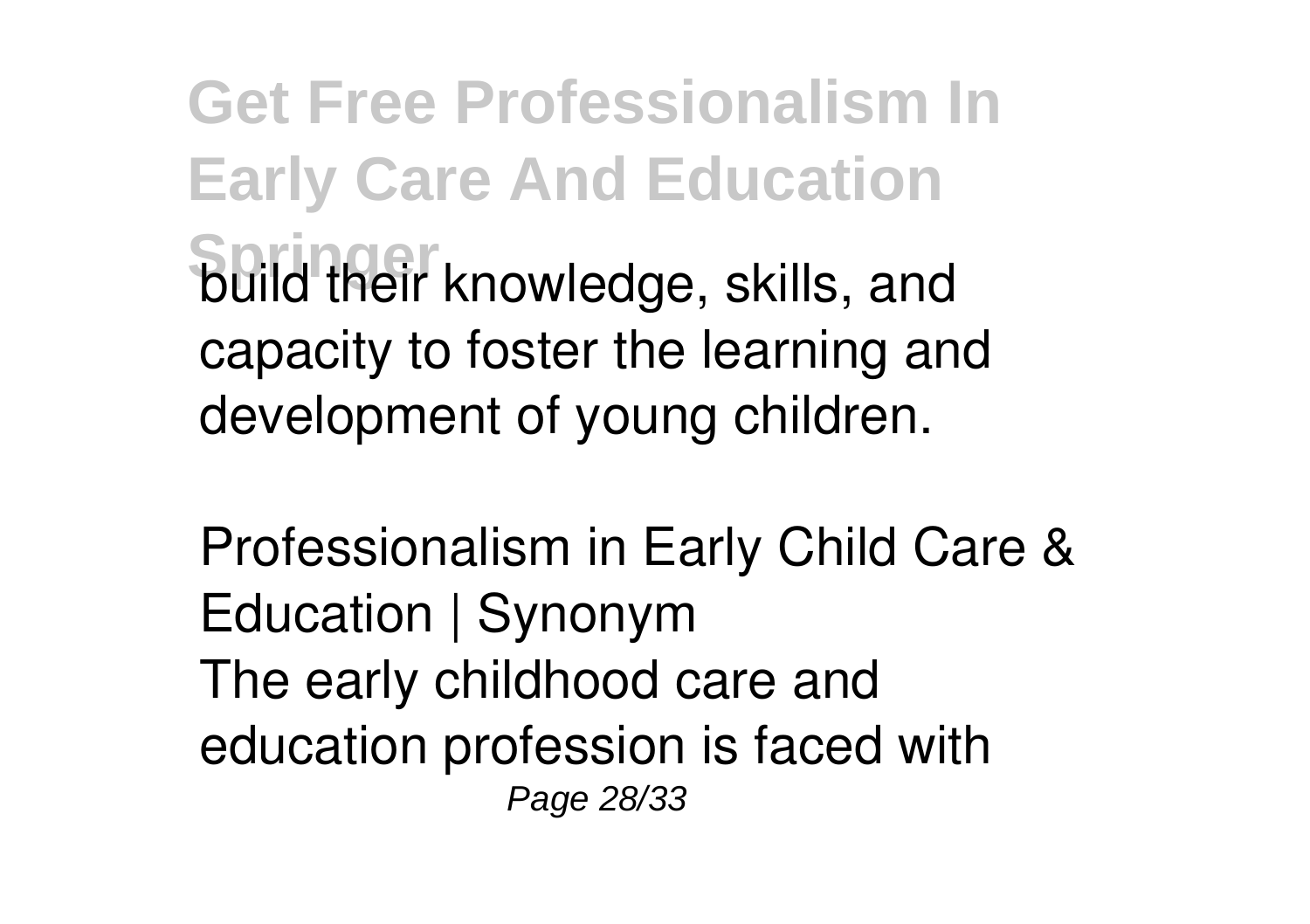**Get Free Professionalism In Early Care And Education Shany challenges, but it is good to** know we have a strong base underpinning our practice. Kittie Butcher, Michigan State University Extension, and Janet Pletcher, Lansing Community College - November 28, 2017 Ingredients of a ...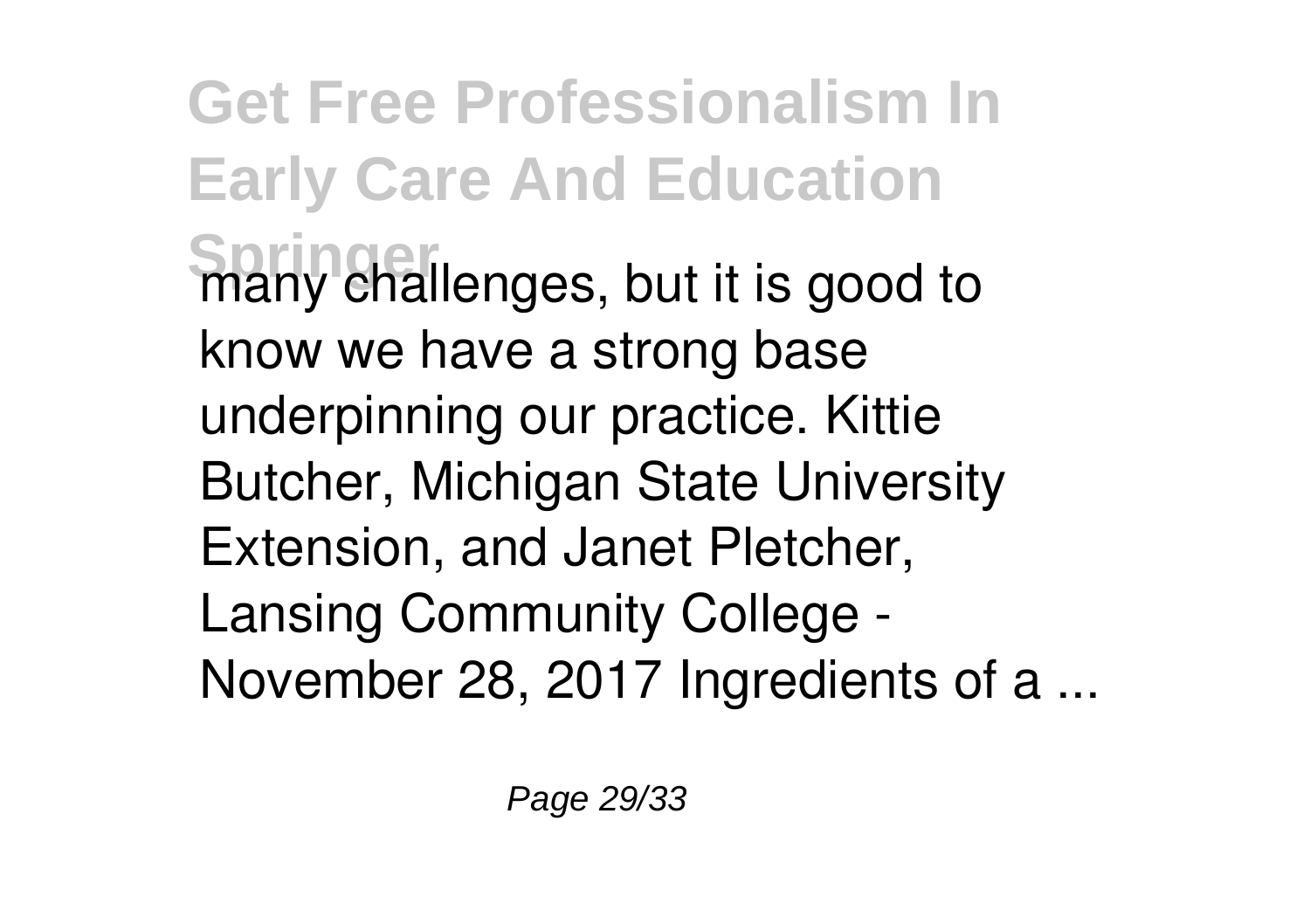**Get Free Professionalism In Early Care And Education Springer Professionalism in Early Childhood Education and Care in ...** Hynes (2009) and French (2013) highlight one of the key challenges with developing professional practice in the early years, as the lack of investment in CPD to enable service providers to make our Aistear and Page 30/33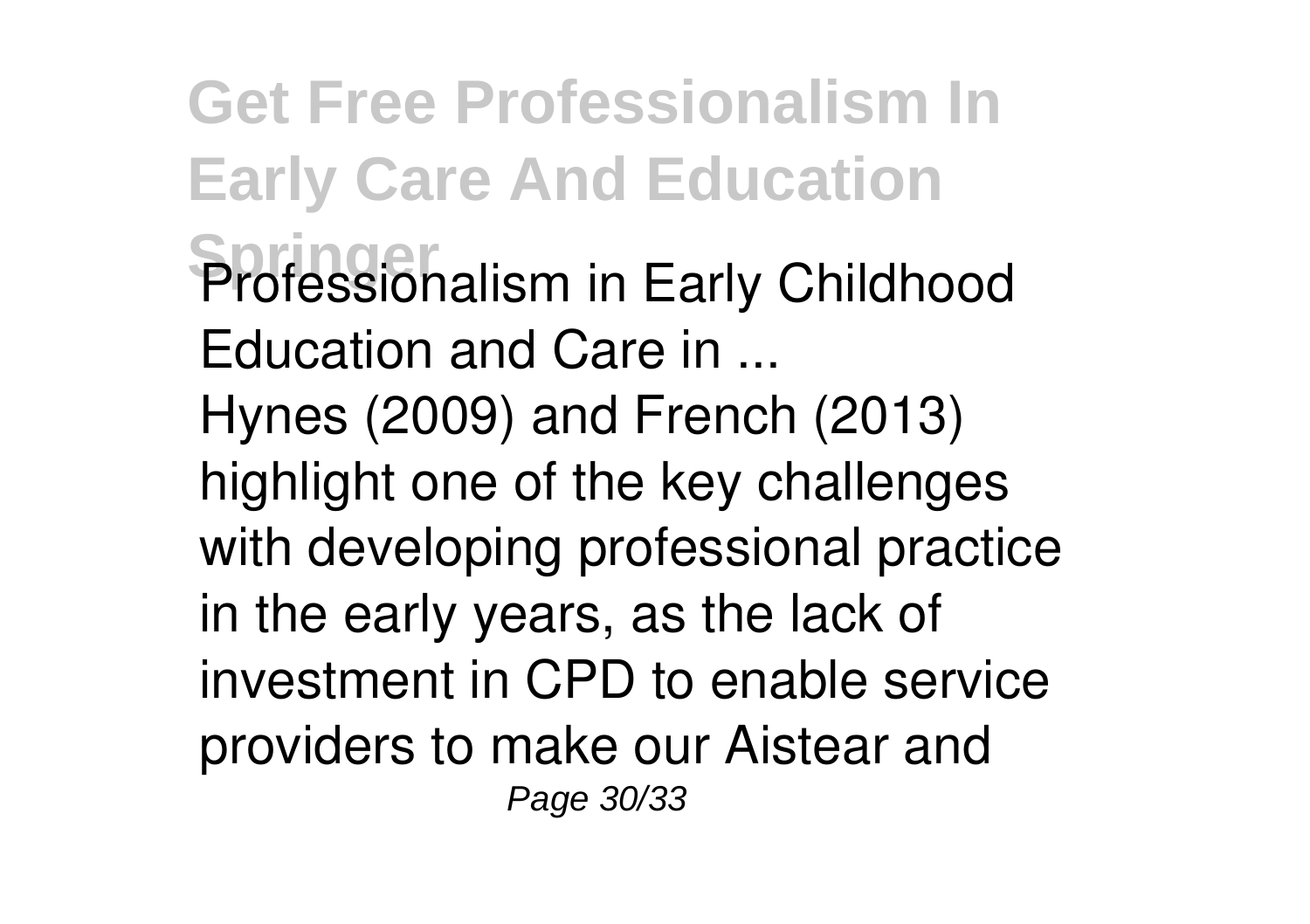**Get Free Professionalism In Early Care And Education** Siolta frameworks a reality and therefore, one could summarise, deprioritise the importance of professional practice.

**Professionalism in early care and education | SpringerLink** Professionals working in early care Page 31/33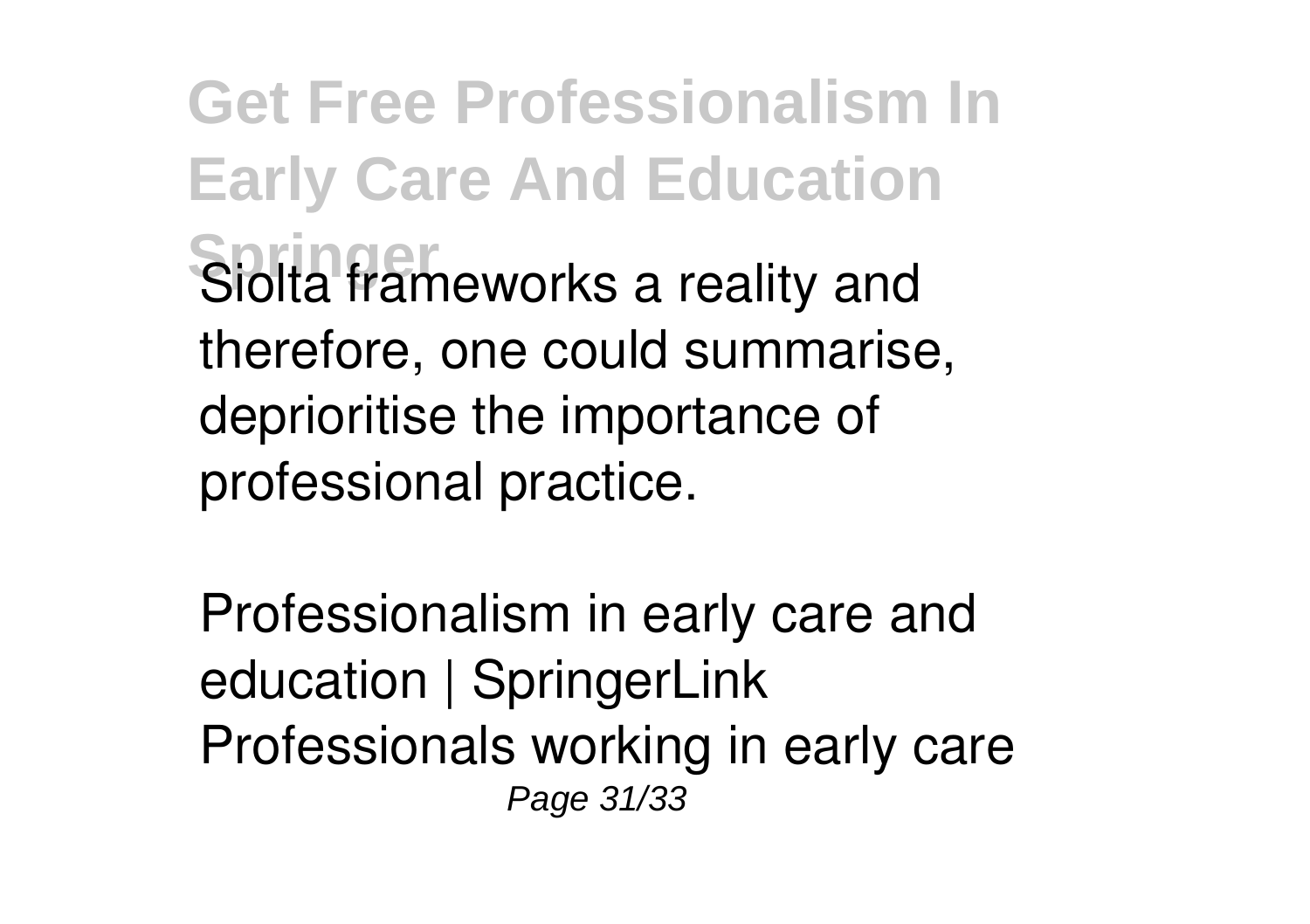**Get Free Professionalism In Early Care And Education Springer** and youth program settings should be held to high standards and expectations for professional behavior in those programs should be explicit. Your service branch may prescribe the professional dress, attitudes, and behaviors that you and your colleagues must follow.

Page 32/33